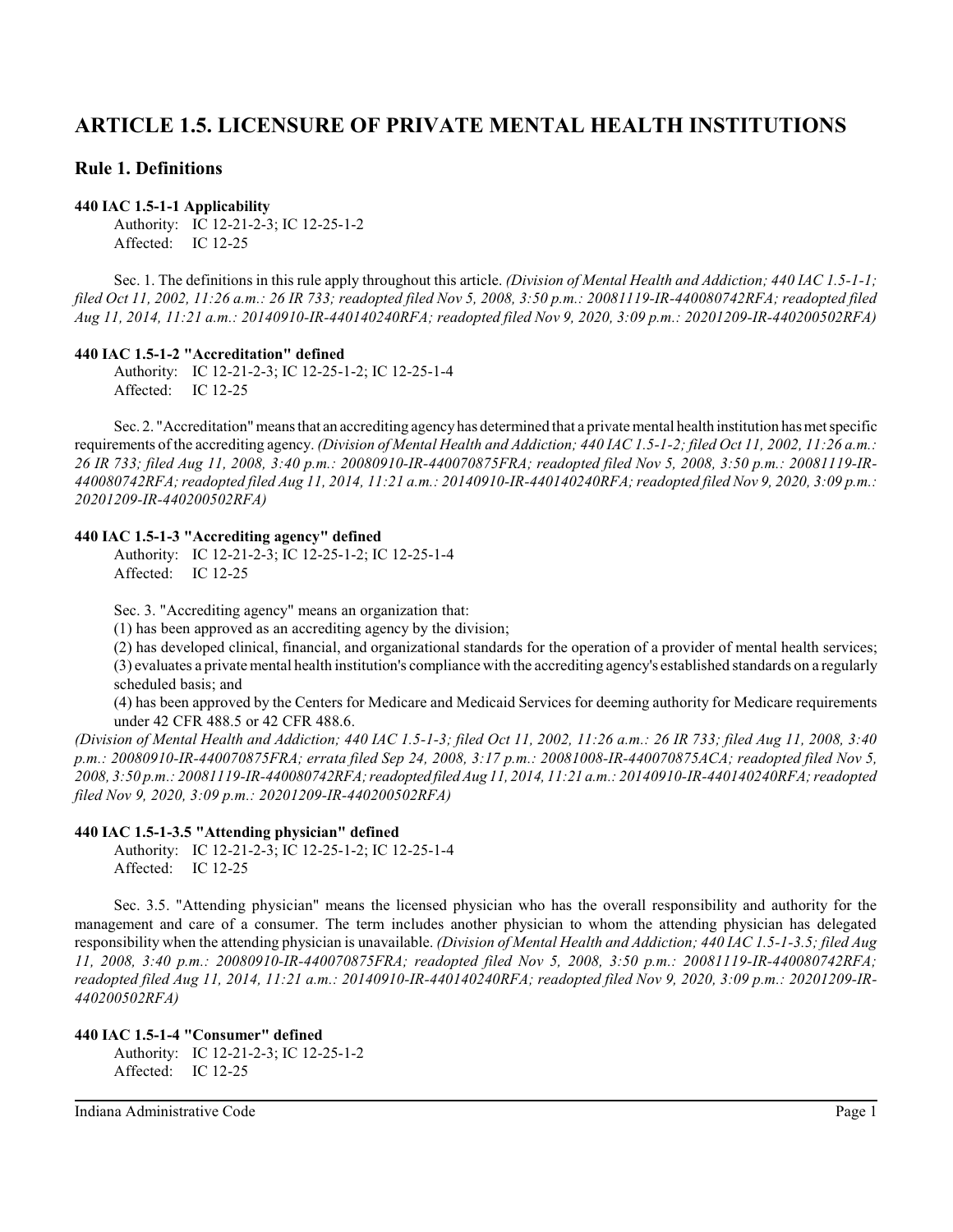Sec. 4. "Consumer" means an individual who is receiving assessment or mental health services from the private mental health institution. *(Division of Mental Health and Addiction; 440 IAC 1.5-1-4; filed Oct 11, 2002, 11:26 a.m.: 26 IR 733; readopted filed Nov 5, 2008, 3:50 p.m.: 20081119-IR-440080742RFA; readopted filed Aug 11, 2014, 11:21 a.m.: 20140910-IR-440140240RFA; readopted filed Nov 9, 2020, 3:09 p.m.: 20201209-IR-440200502RFA)*

### **440 IAC 1.5-1-4.5 "Director" defined**

Authority: IC 12-21-2-3; IC 12-25-1-2; IC 12-25-1-4 Affected: IC 12-25

Sec. 4.5. "Director" means the director of the division. *(Division of Mental Health and Addiction; 440 IAC 1.5-1-4.5; filed Aug 11, 2008, 3:40 p.m.: 20080910-IR-440070875FRA; readopted filed Nov 5, 2008, 3:50 p.m.: 20081119-IR-440080742RFA; readopted filed Aug 11, 2014, 11:21 a.m.: 20140910-IR-440140240RFA; readopted filed Nov 9, 2020, 3:09 p.m.: 20201209-IR-440200502RFA)*

## **440 IAC 1.5-1-5 "Division" defined**

Authority: IC 12-21-2-3; IC 12-25-1-2 Affected: IC 12-25

Sec. 5. "Division" means the division of mental health and addiction. *(Division of Mental Health and Addiction; 440 IAC 1.5- 1-5; filed Oct 11, 2002, 11:26 a.m.: 26 IR 733; readopted filed Nov 5, 2008, 3:50 p.m.: 20081119-IR-440080742RFA; readopted filed Aug 11, 2014, 11:21 a.m.: 20140910-IR-440140240RFA; readopted filed Nov 9, 2020, 3:09 p.m.: 20201209-IR-440200502RFA)*

### **440 IAC 1.5-1-5.1 "Facility" defined**

Authority: IC 12-21-2-3; IC 12-25-1-2; IC 12-25-1-4 Affected: IC 12-25-1

Sec. 5.1. "Facility" means a private mental health institution licensed under IC 12-25-1. *(Division of Mental Health and Addiction; 440 IAC1.5-1-5.1;filed Aug 11, 2008, 3:40 p.m.: 20080910-IR-440070875FRA; readopted filed Nov 5, 2008, 3:50 p.m.: 20081119-IR-440080742RFA; readopted filed Aug 11, 2014, 11:21 a.m.: 20140910-IR-440140240RFA; readopted filed Nov 9, 2020, 3:09 p.m.: 20201209-IR-440200502RFA)*

### **440 IAC 1.5-1-5.2 "Licensed independent practitioner" or "LIP" defined**

Authority: IC 12-21-2-3; IC 12-25-1-2; IC 12-25-1-4 Affected: IC 12-25

Sec. 5.2. "Licensed independent practitioner" or "LIP" means an individual permitted by state law and by the policy of a facility to order restraint or seclusion for consumers independently within the scope of the individual's license and consistent with the clinical privileges granted to that individual. *(Division of Mental Health and Addiction; 440 IAC 1.5-1-5.2; filed Aug 11, 2008, 3:40 p.m.: 20080910-IR-440070875FRA; readopted filed Nov 5, 2008, 3:50 p.m.: 20081119-IR-440080742RFA; readopted filed Aug 11, 2014, 11:21 a.m.: 20140910-IR-440140240RFA; readopted filed Nov 9, 2020, 3:09 p.m.: 20201209-IR-440200502RFA)*

### **440 IAC 1.5-1-6 "Licensed mental health professional" defined**

Authority: IC 12-21-2-3; IC 12-25-1-2 Affected: IC 12-25

Sec. 6. "Licensed mental health professional" means a mental health professional whose scope of practice under Indiana licensure encompasses the expertise involved in writing orders for treatment and who is appropriately credentialed under the private mental health institution's bylaws and policies to write such orders. *(Division of Mental Health and Addiction; 440 IAC 1.5-1-6;*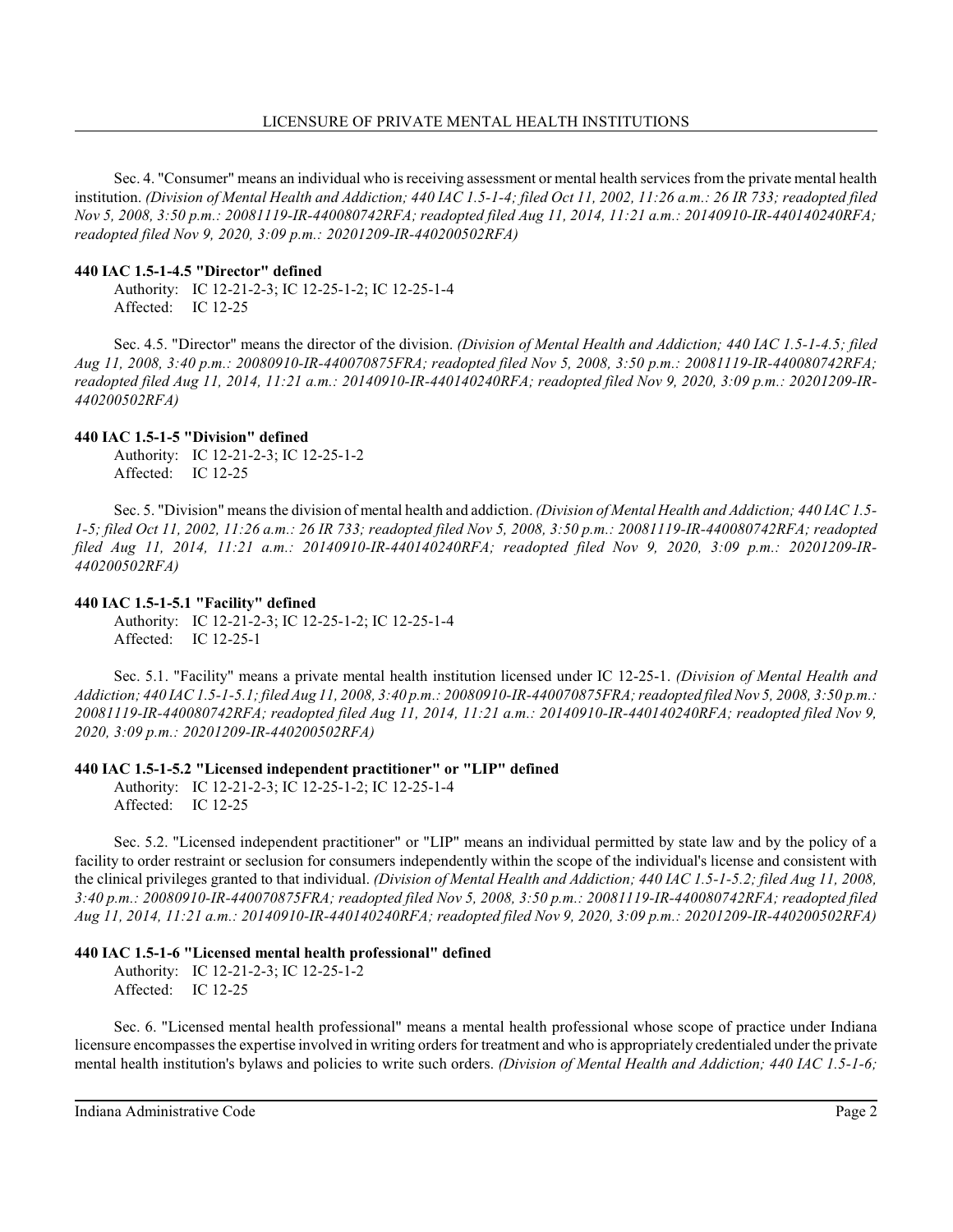*filed Oct 11, 2002, 11:26 a.m.: 26 IR 734; readopted filed Nov 5, 2008, 3:50 p.m.: 20081119-IR-440080742RFA; readopted filed Aug 11, 2014, 11:21 a.m.: 20140910-IR-440140240RFA; readopted filed Nov 9, 2020, 3:09 p.m.: 20201209-IR-440200502RFA)*

#### **440 IAC 1.5-1-7 "Mental health services" defined**

Authority: IC 12-21-2-3; IC 12-25-1-2 Affected: IC 12-25

Sec. 7. "Mental health services" means psychological services, counseling services, case management services, residential services, and other social services for the treatment and care of individuals with psychiatric disorders or chronic addictive disorders, or both. *(Division of Mental Health and Addiction; 440 IAC 1.5-1-7; filed Oct 11, 2002, 11:26 a.m.: 26 IR 734; readopted filed Nov 5, 2008, 3:50 p.m.: 20081119-IR-440080742RFA; readopted filed Aug 11, 2014, 11:21 a.m.: 20140910-IR-440140240RFA; readopted filed Nov 9, 2020, 3:09 p.m.: 20201209-IR-440200502RFA)*

### **440 IAC 1.5-1-7.5 "Physician" defined**

Authority: IC 12-21-2-3; IC 12-25-1-2; IC 12-25-1-4 Affected: IC 12-25; IC 25-22.5

Sec. 7.5. "Physician" means an individual who holds an unlimited license to practice medicine under IC 25-22.5. *(Division of Mental Health and Addiction; 440 IAC 1.5-1-7.5; filed Aug 11, 2008, 3:40 p.m.: 20080910-IR-440070875FRA; readopted filed Nov 5, 2008, 3:50 p.m.: 20081119-IR-440080742RFA; readopted filed Aug 11, 2014, 11:21 a.m.: 20140910-IR-440140240RFA; readopted filed Nov 9, 2020, 3:09 p.m.: 20201209-IR-440200502RFA)*

### **440 IAC 1.5-1-8 "Private mental health institution" defined**

Authority: IC 12-21-2-3; IC 12-25-1-2 Affected: IC 12-25; IC 16

Sec. 8. "Private mental health institution" means an inpatient hospital setting, including inpatient and outpatient services provided in that setting, for the treatment and care of individuals with psychiatric disorders or chronic addictive disorders, or both, that is physically, organizationally, and programmatically independent of any hospital or health facility licensed by the Indiana state department of health under IC 16. *(Division of Mental Health and Addiction; 440 IAC 1.5-1-8; filed Oct 11, 2002, 11:26 a.m.: 26 IR 734; readopted filed Nov 5, 2008, 3:50 p.m.: 20081119-IR-440080742RFA; readopted filed Aug 11, 2014, 11:21 a.m.: 20140910-IR-440140240RFA; readopted filed Nov 9, 2020, 3:09 p.m.: 20201209-IR-440200502RFA)*

### **440 IAC 1.5-1-9 "PRN" defined**

Authority: IC 12-21-2-3; IC 12-25-1-2 Affected: IC 12-25

Sec. 9. "PRN" means as needed. *(Division of Mental Health and Addiction; 440 IAC 1.5-1-9; filed Oct 11, 2002, 11:26 a.m.: 26 IR 734; readopted filed Nov 5, 2008, 3:50 p.m.: 20081119-IR-440080742RFA; readopted filed Aug 11, 2014, 11:21 a.m.: 20140910-IR-440140240RFA; readopted filed Nov 9, 2020, 3:09 p.m.: 20201209-IR-440200502RFA)*

### **440 IAC 1.5-1-10 "Restraint" defined**

Authority: IC 12-21-2-3; IC 12-25-1-2; IC 12-25-1-4 Affected: IC 12-25

Sec. 10. (a) "Restraint" means: (1) any:

(A) manual method;

(B) physical or mechanical device;

(C) material; or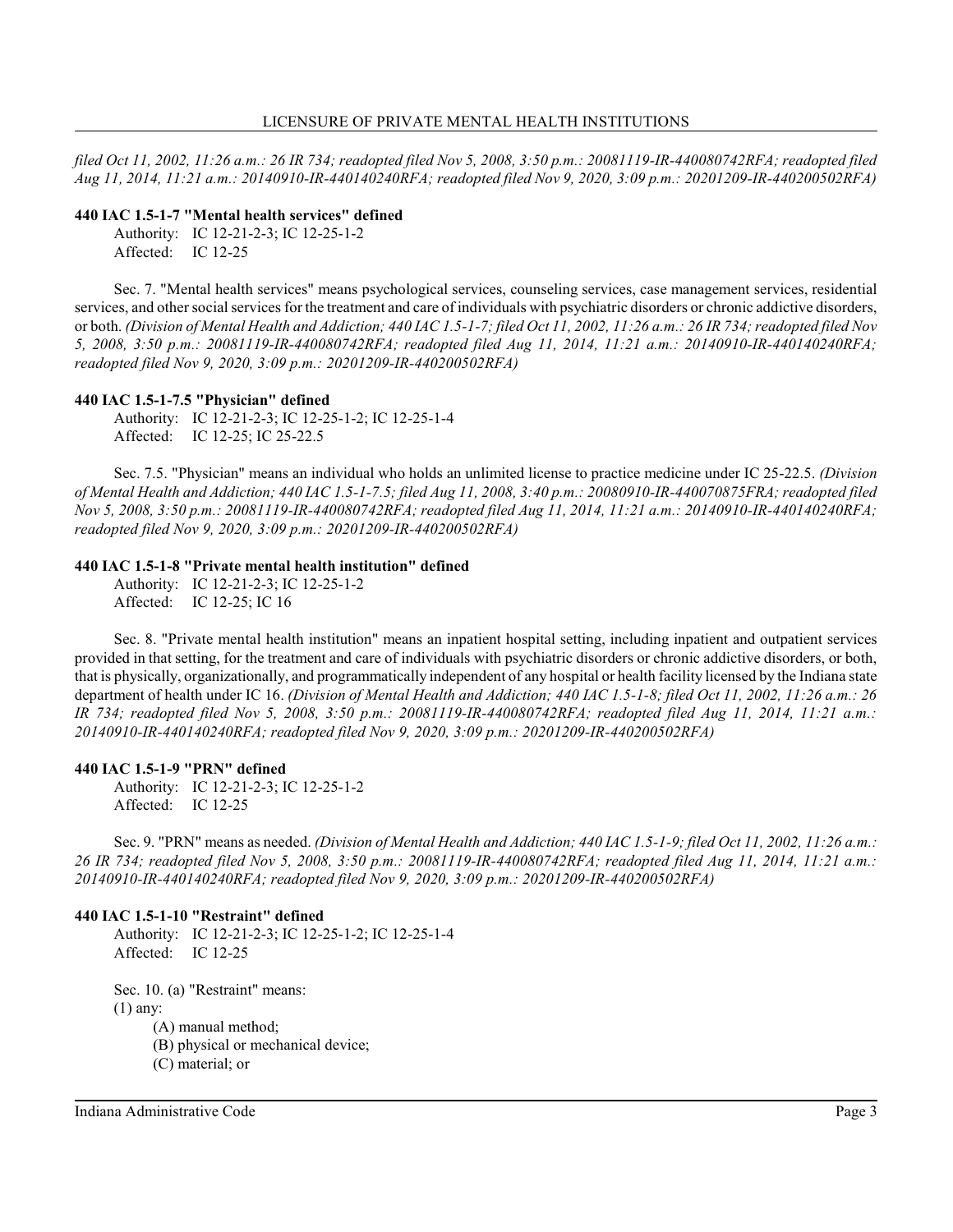(D) equipment;

that immobilizes or reduces the ability of a consumer to move his or her arms, legs, body, or head freely; or (2) a drug or medication when it is:

(A) used as a restriction to manage the consumer's behavior or restrict the consumer's freedom of movement; and (B) not a standard treatment or dosage for the consumer's condition.

(b) The term does not include devices, such as orthopedically prescribed devices, surgical dressings or bandages, protective helmets, or other methods, that involve the physical holding of a consumer for:

(1) conducting routine physical examinations or tests;

(2) protecting the consumer from falling out of bed; or

(3) permitting the consumer to participate in activities without the risk of physical harm, excluding, however, the provision of a physical escort.

*(Division of Mental Health and Addiction; 440 IAC 1.5-1-10; filed Aug 11, 2008, 3:40 p.m.: 20080910-IR-440070875FRA; readopted filed Nov 5, 2008, 3:50 p.m.: 20081119-IR-440080742RFA; readopted filed Aug 11, 2014, 11:21 a.m.: 20140910-IR-440140240RFA; readopted filed Nov 9, 2020, 3:09 p.m.: 20201209-IR-440200502RFA)*

#### **440 IAC 1.5-1-11 "Seclusion" defined**

Authority: IC 12-21-2-3; IC 12-25-1-2; IC 12-25-1-4 Affected: IC 12-25

Sec. 11. "Seclusion" means the involuntary confinement of a consumer alone in a room or an area from which the consumer is physically prevented from leaving. Seclusion may be used only for the management of violent or self-destructive behavior. *(Division of Mental Health and Addiction; 440 IAC 1.5-1-11; filed Aug 11, 2008, 3:40 p.m.: 20080910-IR-440070875FRA; readopted filed Nov 5, 2008, 3:50 p.m.: 20081119-IR-440080742RFA; readopted filed Aug 11, 2014, 11:21 a.m.: 20140910-IR-440140240RFA; readopted filed Nov 9, 2020, 3:09 p.m.: 20201209-IR-440200502RFA)*

# **Rule 2. General Provisions**

#### **440 IAC 1.5-2-1 Applicability**

Authority: IC 12-21-2-3; IC 12-25-1-2 Affected: IC 12-25; IC 16

Sec. 1. This article applies to any inpatient, hospital setting, including inpatient and outpatient services provided in that setting, for the treatment and care of individuals with psychiatric disorders or chronic addictive disorders, or both, that is physically, organizationally, and programmatically independent of any hospital or health facility licensed by the Indiana state department of health under IC 16. *(Division of Mental Health and Addiction; 440 IAC 1.5-2-1; filed Oct 11, 2002, 11:26 a.m.: 26 IR 734; readopted filed Nov 5, 2008, 3:50 p.m.: 20081119-IR-440080742RFA; readopted filed Aug 11, 2014, 11:21 a.m.: 20140910-IR-440140240RFA; readopted filed Nov 9, 2020, 3:09 p.m.: 20201209-IR-440200502RFA)*

### **440 IAC 1.5-2-2 Licensure by the division**

Authority: IC 12-21-2-3; IC 12-25-1-2; IC 12-25-1-4 Affected: IC 12-25

Sec. 2. (a) Before an entity may operate as a private mental health institution, the entity must be licensed by the division under this article.

(b) A private mental health institution shall be accredited by an accrediting agency approved by the division.

(c) The following components are required for licensure as a private mental health institution:

(1) A governing board.

(2) Medical or professional staff organization.

(3) A quality assessment and improvement program.

(4) Dietetic service.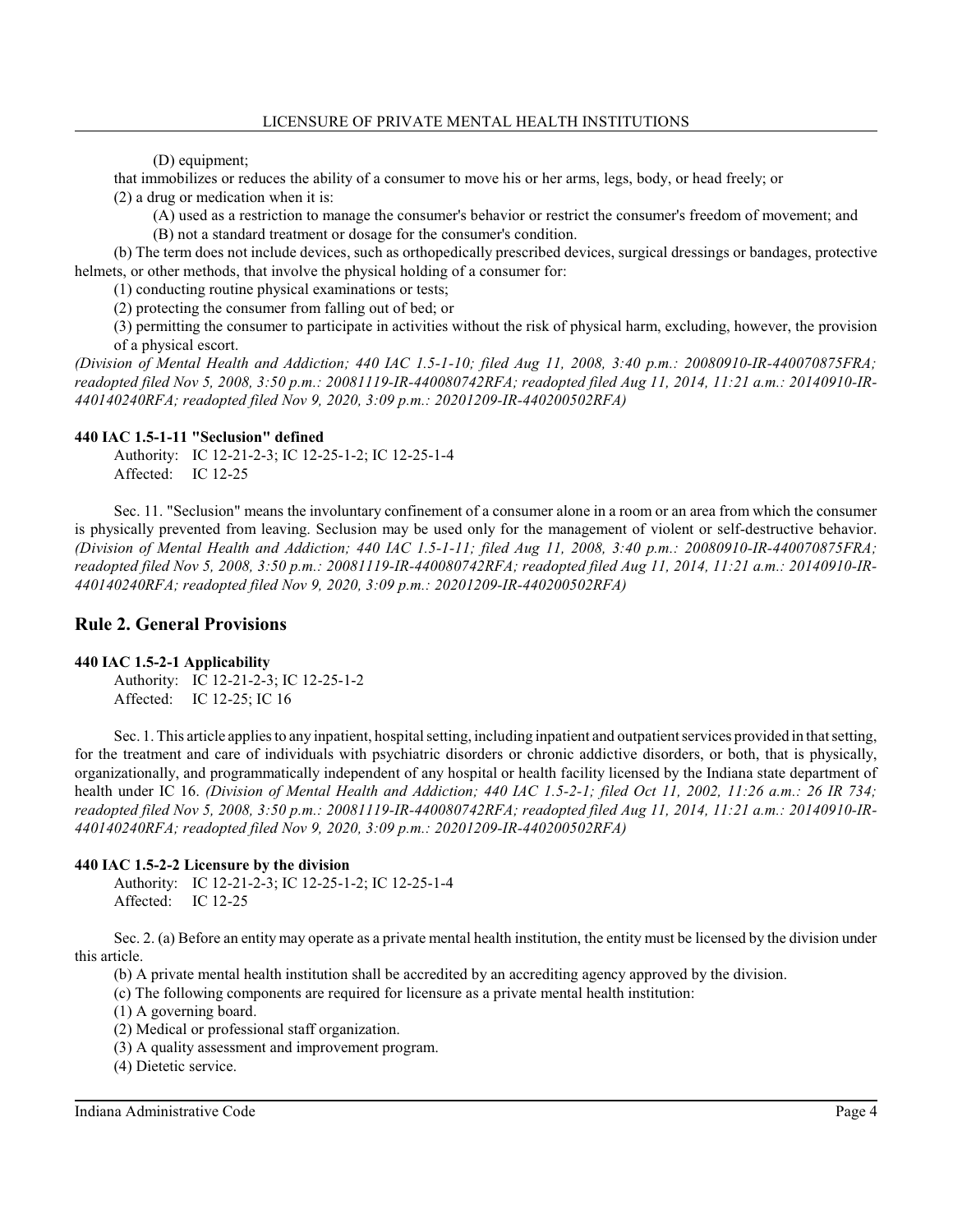(5) An infection control program.

(6) Medical record services.

(7) Nursing service.

(8) Physical plant, maintenance, and environmental services.

(9) Intake and treatment services.

(10) Discharge planning services.

(11) Pharmacy services.

(12) A plan for special procedures.

(d) The private mental health institution shall have a written plan that clearly defines the facility's course of action and arrangements for emergency services.

(e) The facility shall make a verbal report to the division within twenty-four (24) hours of an occurrence of any of the following:

(1) The death or kidnapping of a consumer occurring after admission.

(2) Any consumer death that occurs while the consumer is in restraint or seclusion.

(3) Any death of a consumer that occurs within twenty-four (24) hours after the consumer has been removed from restraint or seclusion.

(4) Any death of a consumer known to the facility that occurs within one (1) week after restraint or seclusion where it is reasonable to assume that the use of restraint or placement in seclusion contributed directly or indirectly to that consumer's death. For purposes of this subdivision, "reasonable to assume" includes, but is not limited to, deaths related to:

(A) restrictions of movement for prolonged periods of time;

(B) chest compression;

(C) restriction of breathing; or

(D) asphyxiation.

(5) The admission of a child, fourteen (14) years of age or younger, to an adult unit, as prescribed by 440 IAC 1.5-3-9(g) and 440 IAC 1.5-3-9(h).

(6) A disruption, exceeding four (4) hours, in the continued safe operation of the facility or in the provision of consumer care, caused by:

(A) internal or external disasters;

(B) strikes by health care workers; or

(C) unscheduled revocation of vital services.

(7) Any fire or explosion.

(f) In addition, a facility shall submit a written report, as required in subsection (h), to the division within ten (10) working days of any occurrence listed in subsection (e).

(g) The facility shall also submit a written report, as required in subsection (h), to the division within ten (10) working days of the occurrence of any of the following:

(1) A serious injury to a consumer with the actual or potential loss of function or a marked deterioration in a consumer's condition occurring under unanticipated or unexpected circumstances.

(2) Chemical poisoning occurring within the facility resulting in actual or potential harm to a consumer.

(3) An unexplained loss or theft of a controlled substance.

(4) A consumer who:

(A) is missing; or

(B) cannot be located;

for more than twenty-four (24) hours.

(h) A written report required under subsection (f) or  $(g)$  shall include the following information:

(1) An explanation of the circumstances surrounding the incident.

(2) Summaries of all findings, conclusions, and recommendations associated with a review of the incident.

(3) A summary of actions taken to:

(A) resolve identified problems;

(B) prevent recurrence of the incident; and

(C) improve overall consumer care.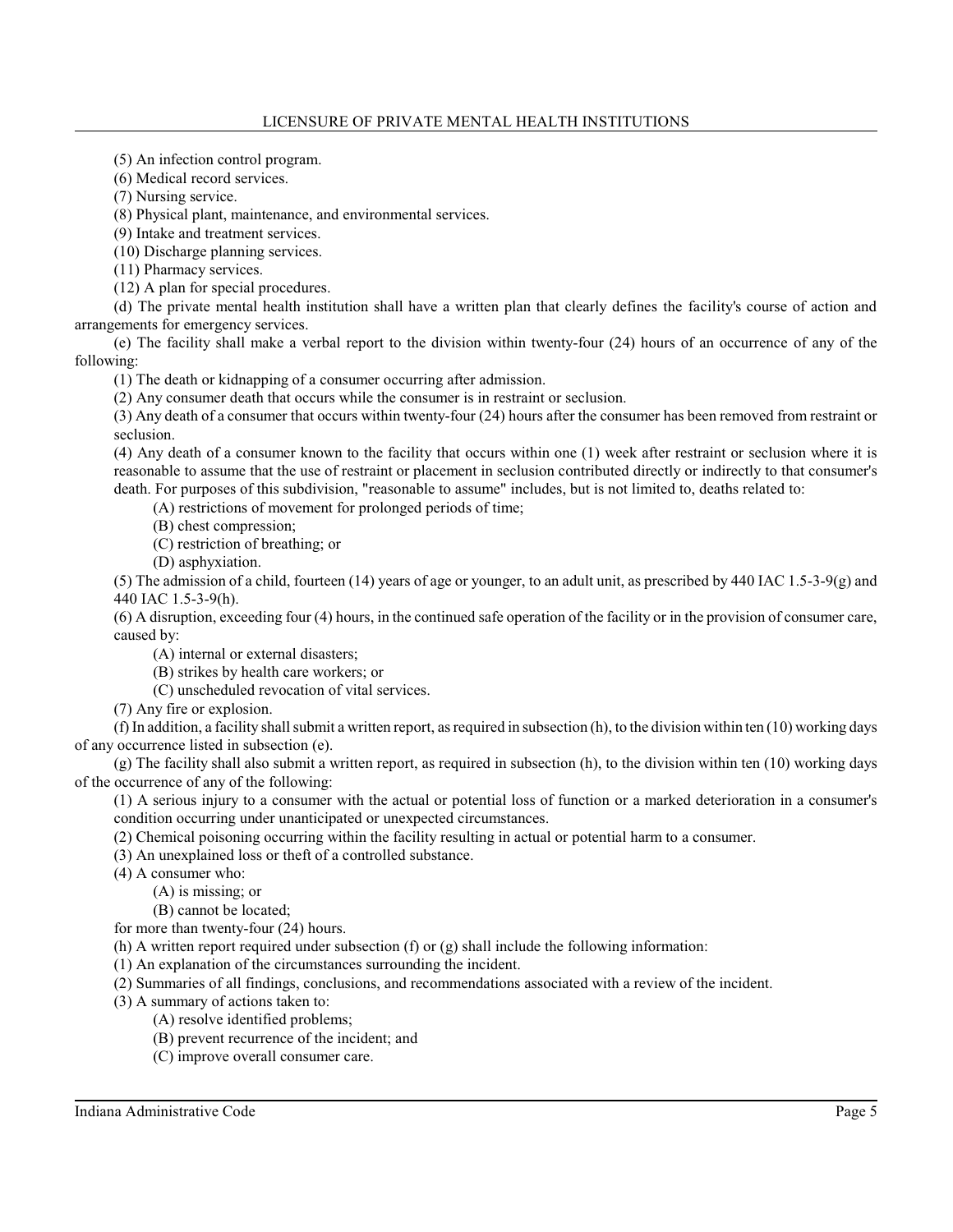## LICENSURE OF PRIVATE MENTAL HEALTH INSTITUTIONS

(i) In the event of flood, fire, or other disaster, when significant damage has occurred to the facility, the governing board, or the governing board's designee, or the director shall suspend the use of all, or an affected part, of the facility as may be necessary to ensure the safety and well-being of consumers. The directorshall issue a permit to reoccupy the facility, or an affected part thereof, after an inspection and approval for reoccupation of the facility by the:

(1) Indiana state department of health; or

(2) division of fire and building safety, department of homeland security;

as applicable.

(j) A private mental health institution that has:

(1) applied for a license; or

(2) been licensed;

shall supply any information reasonably requested by the division. A facility's failure to comply with the division's request may result in revocation or denial of a private mental health institution's license.

(k) As the licensing body, the division may conduct inspections and investigate complaints and incidents in a private mental health institution.

(l) A private mental health institution's license shall be posted in a conspicuous place in an area of the facility open and accessible to consumers and to the public. *(Division of Mental Health and Addiction; 440 IAC 1.5-2-2; filed Oct 11, 2002, 11:26 a.m.: 26 IR 734; filed Aug 11, 2008, 3:40 p.m.: 20080910-IR-440070875FRA; readopted filed Nov 5, 2008, 3:50 p.m.: 20081119- IR-440080742RFA; readopted filed Aug 11, 2014, 11:21 a.m.: 20140910-IR-440140240RFA; readopted filed Nov 9, 2020, 3:09 p.m.: 20201209-IR-440200502RFA)*

# **440 IAC 1.5-2-3 Application for licensure**

Authority: IC 12-21-2-3; IC 12-25-1-2; IC 12-25-1-4 Affected: IC 4-21.5-3; IC 12-25-1-6; IC 12-25-3-1

Sec. 3. (a) An entity seeking a license as a private mental health institution shall file an application with the division.

(b) The application shall contain the following:

(1) A description of the organizational structure and mission of the applicant.

(2) The location of all operational sites of the applicant.

(3) The:

(A) consumer population to be served; and

(B) program focus.

(4) A list of governing board members and executive staff.

(5) A copy of the applicant's procedures to ensure protection of consumer rights and confidentiality.

(6) Written evidence of the following:

(A) An on-site review and inspection by the:

(i) Indiana state department of health; and

(ii) division of fire and building safety of the department of homeland security.

(B) The correction of any deficiencies.

(7) Other materials as requested by the division to assist in the evaluation of the application.

(c) An applicant that is accredited shall submit the following to the division:

(1) Proof of accreditation in all services provided by the applicant.

(2) Site survey recommendations from the accrediting agency.

(3) The applicant's responses to the site survey recommendations.

(d) The division may require the applicant to correct any deficiencies described in the site survey.

(e) If an applicant is not yet accredited in all services provided by the applicant, but provides proof of application to an accrediting agency approved by the division, the division may issue a temporary license for a period of six (6) months.

(f) At the end of the six (6) month period of a temporary license granted under subsection (e), the division may extend the temporary license for not longer than six (6) additional months, if the nonaccredited applicant continues to meet all other requirements for a license except for accreditation.

(g) Prior to the expiration of an extended temporary license under subsection (f), the applicant shall provide the division with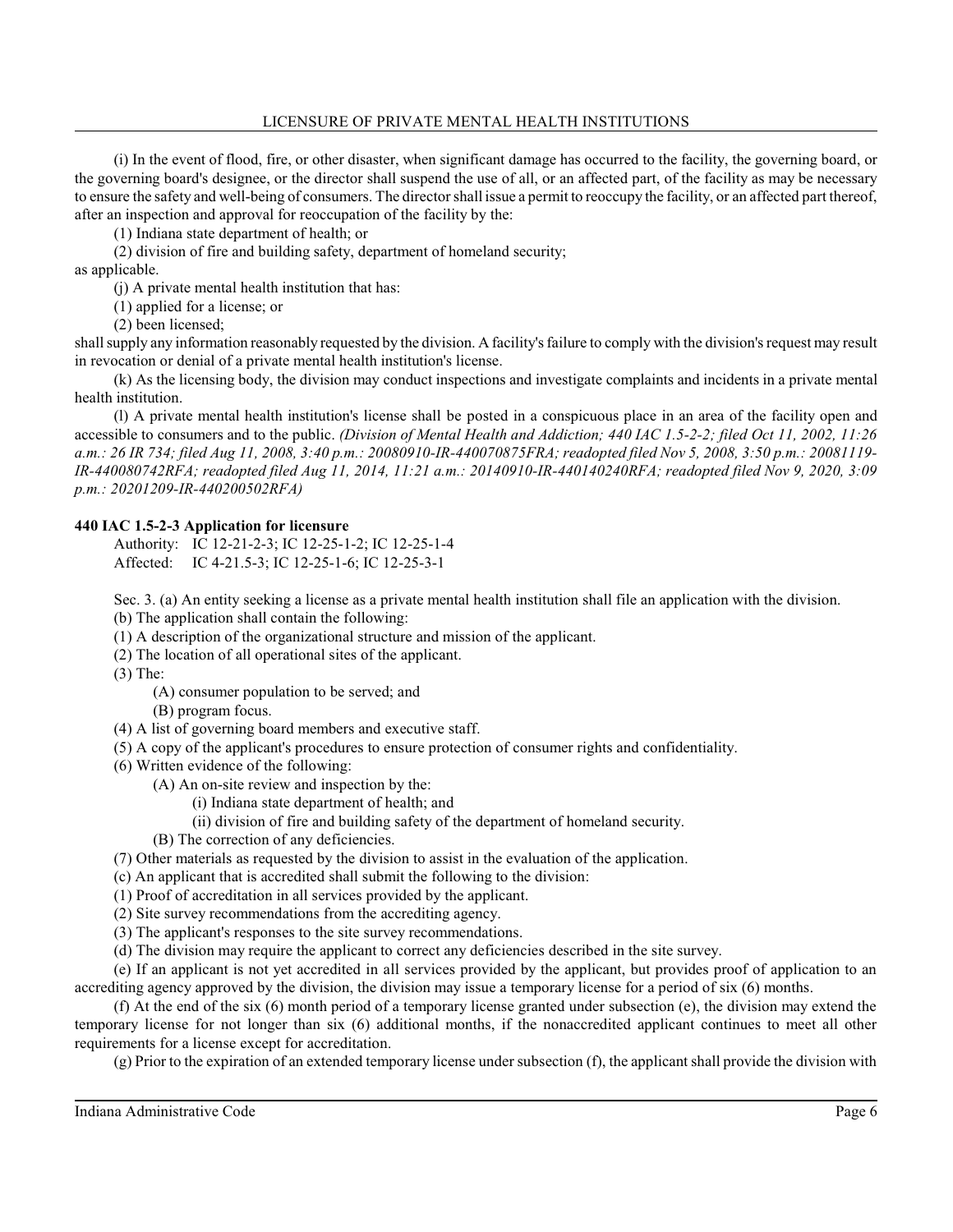the following:

- (1) Proof of accreditation.
- (2) Site survey recommendations from the accrediting agency.
- (3) The applicant's responses to the site survey recommendations.
- (4) If required by the division, proof of the correction of any deficiency described in the site survey.
- (5) Any other materials requested by the division as a part of the application process.

(h) If an applicant fails to achieve accreditation within a period of twelve (12) months from the date of application, the applicant may not reapply for a license until twelve (12) months after an extended temporary license expires.

(i) The division may issue a regular license as a private mental health institution to the applicant if the division determines that the applicant meets all criteria for a license as a private mental health institution set forth in this rule and in federal and state law.

(j) A regular license shall expire one (1) year after the date of issuance.

(k) A facility must obtain a new license when any of the following occurs:

(1) A change in any of the following:

- (A) Ownership as determined by the division in conjunction with the requirements of the accrediting agency.
- (B) The location of the physical plant.
- (C) The primary program focus.
- (2) The existing license expires.

(l) Under IC 12-25-1-6, the director may do either of the following:

(1) Issue a license upon an application without further evidence.

(2) Conduct:

(A) a hearing on the application; and

(B) an investigation to determine whether a license should be granted.

(m) If an applicant is denied a license, or is otherwise aggrieved by an action of the director, after a hearing under subsection (l), the applicant may do either of the following:

(1) Seek administrative review of that determination under IC 4-21.5-3.

(2) File an action under IC 12-25-3-1.

(n) If an applicant is denied a license, the applicant may not submit a new application for a license for a period of twelve (12) monthsfrom the effective date of the division's denial of a license. *(Division of Mental Health and Addiction; 440 IAC 1.5-2-3; filed Oct 11, 2002, 11:26 a.m.: 26 IR 735; filed Aug 11, 2008, 3:40 p.m.: 20080910-IR-440070875FRA; readopted filed Nov 5, 2008, 3:50 p.m.: 20081119-IR-440080742RFA; readopted filed Aug 11, 2014, 11:21 a.m.: 20140910-IR-440140240RFA; readopted filed Nov 9, 2020, 3:09 p.m.: 20201209-IR-440200502RFA)*

## **440 IAC 1.5-2-4 Maintenance of licensure**

Authority: IC 12-21-2-3; IC 12-25-1-2; IC 12-25-1-4 Affected: IC 12-25; IC 12-27

Sec. 4. To maintain licensure, a private mental health institution shall do the following:

(1) Maintain accreditation froman accrediting agency approved by the division. The division shall annually provide all private mental health institutions with a list of accrediting agencies approved by the division.

(2) Maintain compliance with required:

(A) health;

(B) building;

- (C) fire; and
- (D) safety;

codes as prescribed by federal, state, and local law.

(3) Have written policies and enforce these policies to support and protect the fundamental human, civil, constitutional, and statutory rights of each consumer.

(4) Give a written statement of rights under IC 12-27 to each consumer. The statement shall include the toll free consumer service line number and the telephone number for Indiana protection and advocacy services.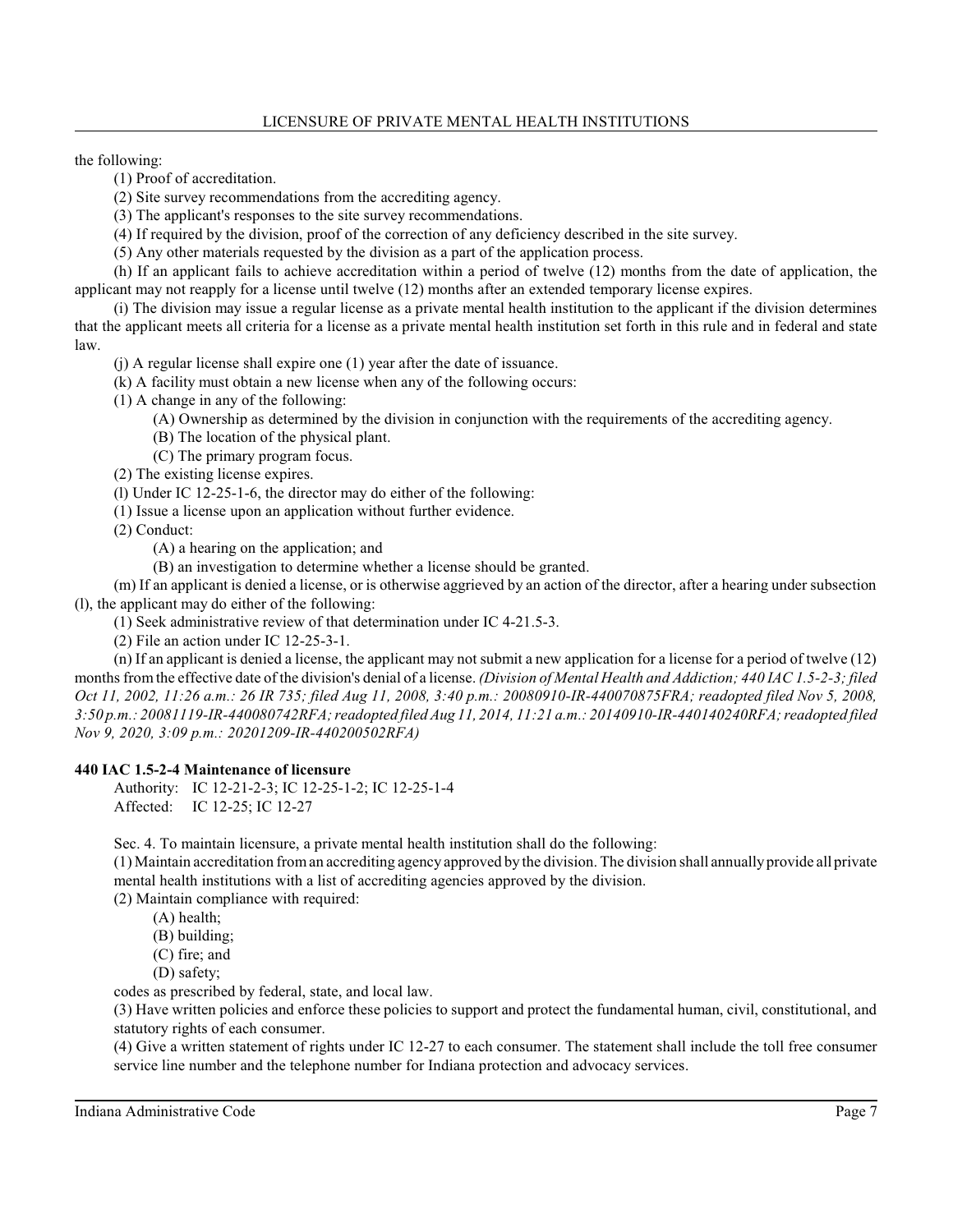(5) Post the written statement of rights in a conspicuous place in an area of the facility open and accessible to consumers and to the public.

(6) Document in the consumer's record that staff provided both a written and an oral explanation of these rights to each consumer.

(7) Respond to complaints from the consumer service line in a timely manner.

*(Division of Mental Health and Addiction; 440 IAC 1.5-2-4; filed Oct 11, 2002, 11:26 a.m.: 26 IR 736; filed Aug 11, 2008, 3:40 p.m.: 20080910-IR-440070875FRA; readopted filed Nov 5, 2008, 3:50 p.m.: 20081119-IR-440080742RFA; readopted filed Aug 11, 2014, 11:21 a.m.: 20140910-IR-440140240RFA; readopted filed Nov 9, 2020, 3:09 p.m.: 20201209-IR-440200502RFA)*

# **440 IAC 1.5-2-5 Notification of changes**

Authority: IC 12-21-2-3; IC 12-25-1-2; IC 12-25-1-4 Affected: IC 12-25; IC 12-27

Sec. 5. (a) A private mental health institution shall notify the division, in writing, in the manner designated in subsection (b), within thirty (30) days prior to any of the following:

(1) A change in any of the following:

(A) Ownership.

- (B) The location of any operational site of the private mental health institution.
- (C) The primary program focus of the private mental health institution.
- (2) The effective date of a change in subdivision (1).

(3) The:

(A) date of a scheduled accreditation survey; and

(B) name of the accrediting agency.

(b) The facility shall submit to the division the written notice required in subsection (a) in the following manner:

(1) For subsection (a)(1) and (a)(2), on a form designated by the division.

(2) For subsection (a)(3), on the facility's letterhead.

(c) If a facility does not provide the division with at least thirty (30) days advance written notice of the information required in subsection  $(a)(1)$ , the division shall record such information on the facility's license effective on the date when the division receives written notice of a change under subsection (a)(1)(A) or (a)(1)(B) or the effective date of the change under subsection  $(a)(1)(C)$ .

(d) A private mental health institution shall notify the division, in writing on the facility's letterhead, within ten (10) working days after any of the following:

(1) A change in any of the following:

- (A) The accreditation status of the private mental health institution.
- (B) The president of the governing board.
- (C) The chief executive officer of the private mental health institution.
- (2) An unannounced accreditation survey.
- (3) The initiation of bankruptcy proceedings.
- (4) An adverse action against the facility as the result of a violation of:
	- (A) health;
	- (B) building;
	- (C) fire; or
	- (D) safety;

codes as prescribed by federal, state, or local law.

(5) A documented violation of the rights of an individual being treated in the private mental health institution under IC 12-27. *(Division of Mental Health and Addiction; 440 IAC 1.5-2-5; filed Oct 11, 2002, 11:26 a.m.: 26 IR 736; filed Aug 11, 2008, 3:40 p.m.: 20080910-IR-440070875FRA; errata filed Sep 24, 2008, 3:17 p.m.: 20081008-IR-440070875ACA; readopted filed Nov 5, 2008, 3:50 p.m.: 20081119-IR-440080742RFA; readopted filed Aug 11, 2014, 11:21 a.m.:20140910-IR-440140240RFA; readopted filed Nov 9, 2020, 3:09 p.m.: 20201209-IR-440200502RFA)*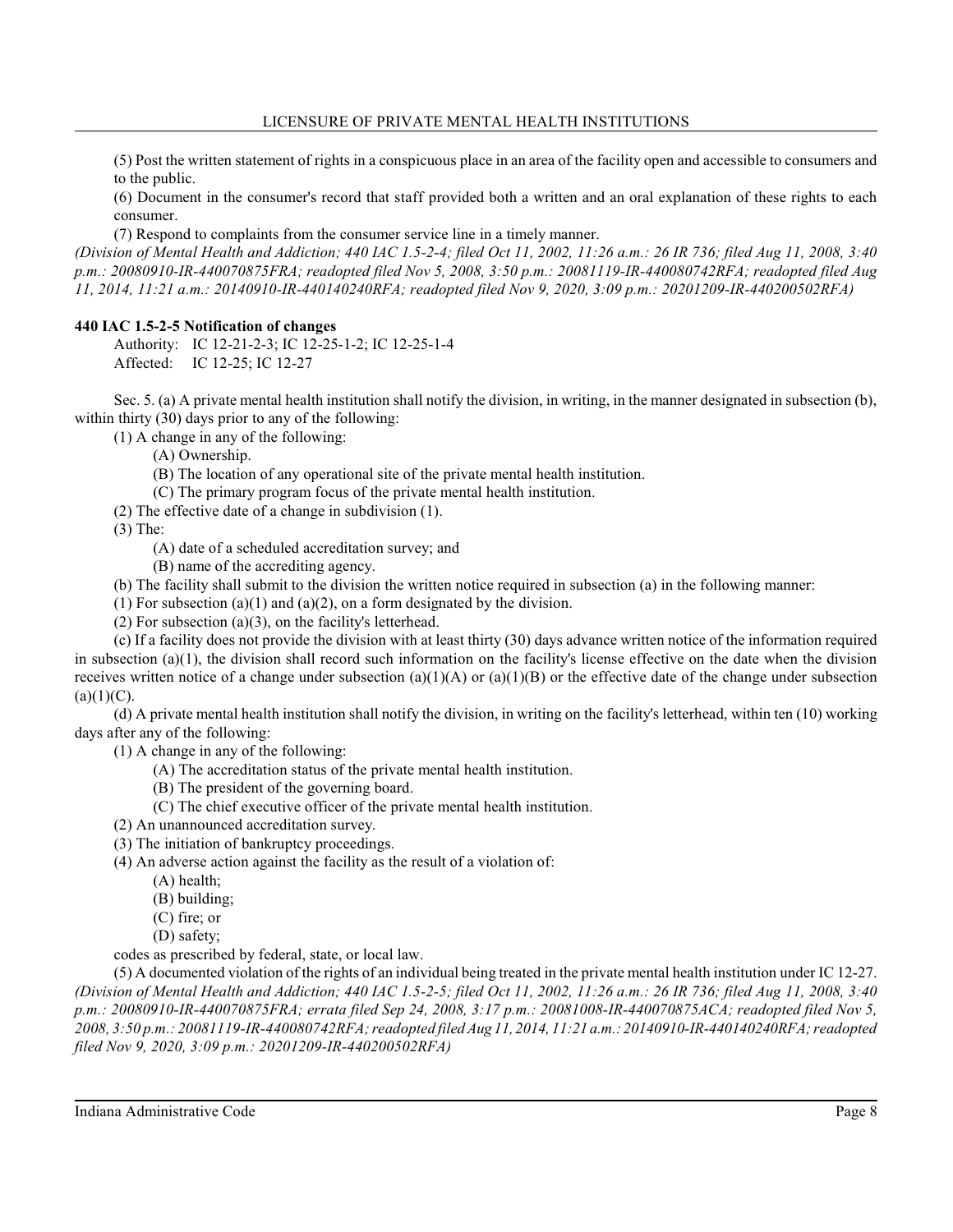## **440 IAC 1.5-2-6 Conditional licensing**

Authority: IC 12-21-2-3; IC 12-25-1-2; IC 12-25-1-4 Affected: IC 12-25-2

Sec. 6. (a) The division shall change the licensing status of a private mental health institution to that of a conditional license if the division determines that the private mental health institution has received conditional accreditation status.

(b) The division may change the licensing status of a private mental health institution to that of a conditional license if the division determines that the private mental health institution no longer meets the requirements in this article.

(c) Within a conditional licensure period, the division may do any of the following:

(1) Require that the facility stop all new admissions.

(2) Grant an extension of the conditional license.

(3) Reinstate the regular license of the private mental health institution if the division's requirements are met within the imposed deadline.

(4) Take action to suspend or revoke the facility's license as a private mental health institution if the division's requirements are not met within the imposed deadline.

(d) The division shall give written notice to the chief executive officer of the private mental health institution of any change in the facility's certification status. The notice shall include the following:

(1) The:

(A) standards not met; and

(B) actions the private mental health institution must take to meet those standards.

(2) The amount of time granted the private mental health institution to meet the required standard.

(3) Actions to be taken by the private mental health institution during the time period of the extension.

(e) The division hasthe discretion to determine the time period and frequency of a conditional license; however, a conditional license plus any extensions thereof may not exceed a total period of twelve (12) months.

(f) Extension requirements shall include the following:

(1) If the division grants an extension of a conditional license, the division shall notify the private mental health institution in writing.

(2) The notice shall include the following:

(A) The time period of the extension.

(B) The:

(i) standards not met; and

(ii) actions the private mental health institution must take to meet those standards.

(C) The actions to be taken by the private mental health institution during the time period of the extension.

(g) If the private mental health institution does not attain the improvements required by the division within the period of time required, the division shall take action to suspend or revoke the private mental health institution's license in accordance with IC 12- 25-2. *(Division of Mental Health and Addiction; 440 IAC 1.5-2-6; filed Oct 11, 2002, 11:26 a.m.: 26 IR 736; filed Aug 11, 2008, 3:40 p.m.: 20080910-IR-440070875FRA; readopted filed Nov 5, 2008, 3:50 p.m.: 20081119-IR-440080742RFA; readopted filed Aug 11, 2014, 11:21 a.m.: 20140910-IR-440140240RFA; readopted filed Nov 9, 2020, 3:09 p.m.: 20201209-IR-440200502RFA)*

# **440 IAC 1.5-2-7 Revocation of a license**

Authority: IC 12-21-2-3; IC 12-25-1-2; IC 12-25-1-4 Affected: IC 12-25-2

Sec. 7. (a) The division may revoke a license issued under this article after the division's investigation and determination of the following:

(1) A substantive change in the operation of the private mental health institution, which, under the standardsfor accreditation, would cause the accrediting agency to revoke the facility's accreditation.

(2) Failure of the private mental health institution to regain accreditation within ninety (90) days following expiration of the private mental health institution's current accreditation.

(3) Failure to comply with this article.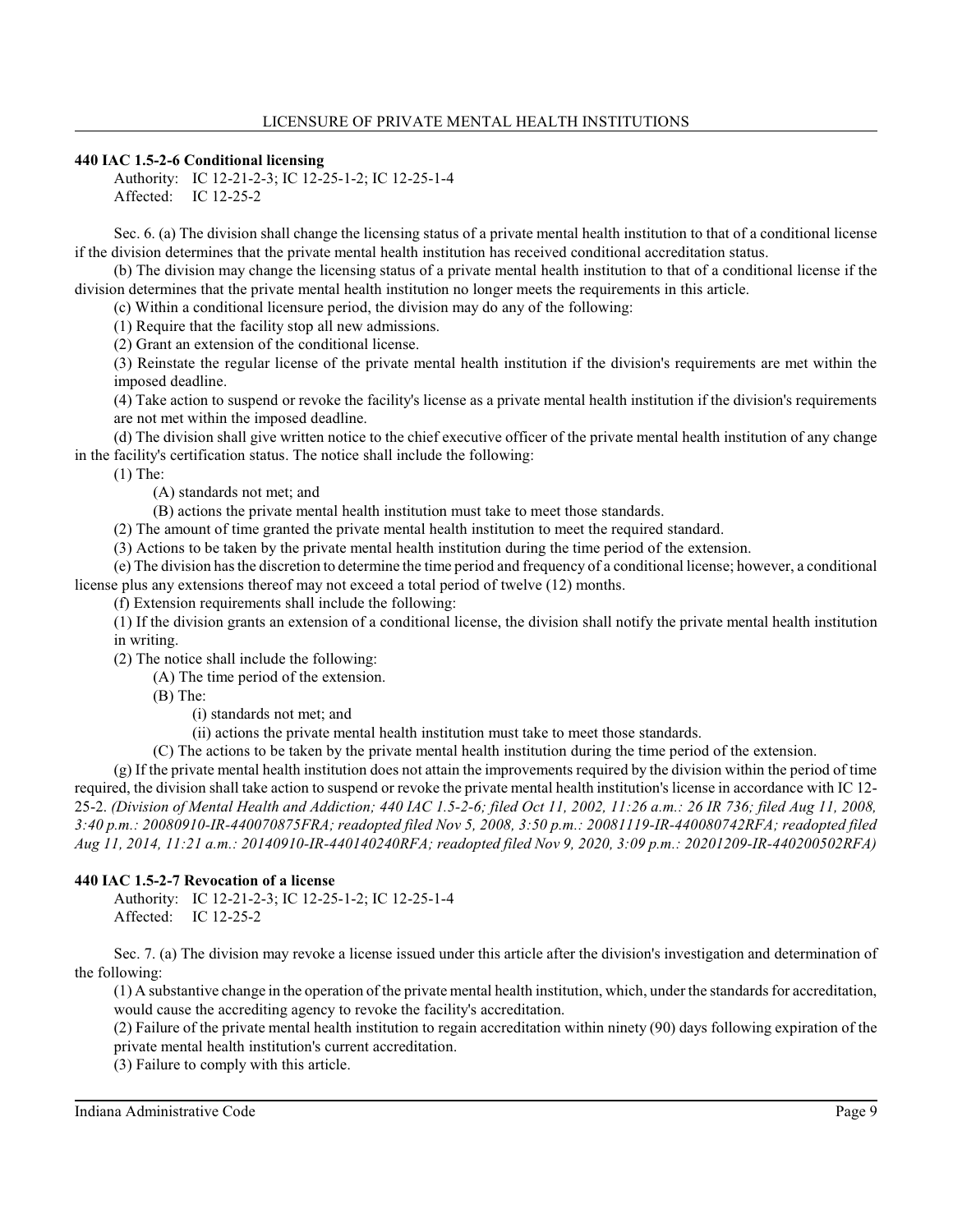(4) The physical safety of the consumers or staff of the private mental health institution is compromised by a physical or sanitary condition of a physical facility of a private mental health institution.

(5) Violation of a federal, state, or local statute, ordinance, rule, or regulation in the course of the operation of the private mental health institution that endangers either the:

(A) health or safety of consumers; or

(B) continuity of services to consumers.

(b) In order to revoke a license, the director shall follow the requirements in IC 12-25-2.

(c) If the division revokes an entity's license as a private mental health institution, the entity may not do the following:

(1) Continue to operate.

(2) Reapply to become a private mental health institution until a lapse of twelve (12) months from the date of the revocation. *(Division of Mental Health and Addiction; 440 IAC 1.5-2-7; filed Oct 11, 2002, 11:26 a.m.: 26 IR 737; filed Aug 11, 2008, 3:40 p.m.: 20080910-IR-440070875FRA; readopted filed Nov 5, 2008, 3:50 p.m.: 20081119-IR-440080742RFA; readopted filed Aug 11, 2014, 11:21 a.m.: 20140910-IR-440140240RFA; readopted filed Nov 9, 2020, 3:09 p.m.: 20201209-IR-440200502RFA)*

# **440 IAC 1.5-2-8 Appeal rights**

Authority: IC 12-21-2-3; IC 12-25-1-2; IC 12-25-1-4 Affected: IC 4-21.5-3; IC 12-25-3-1

Sec. 8. A private mental health institution licensee or applicant that is aggrieved by any adverse action taken under this rule may do either of the following:

(1) Appeal the action under IC 12-25-3-1.

(2) Seek administrative review under IC 4-21.5-3.

*(Division of Mental Health and Addiction; 440 IAC 1.5-2-8; filed Oct 11, 2002, 11:26 a.m.: 26 IR 737; filed Aug 11, 2008, 3:40 p.m.: 20080910-IR-440070875FRA; readopted filed Nov 5, 2008, 3:50 p.m.: 20081119-IR-440080742RFA; readopted filed Aug 11, 2014, 11:21 a.m.: 20140910-IR-440140240RFA; readopted filed Nov 9, 2020, 3:09 p.m.: 20201209-IR-440200502RFA)*

# **Rule 3. Organizational Standards and Requirements**

# **440 IAC 1.5-3-1 Governing board**

Authority: IC 12-21-2-3; IC 12-25-1-2; IC 12-25-1-4 Affected: IC 12-25

Sec. 1. (a) The private mental health institution shall have a governing board.

(b) The purpose of the governing board is to:

(1) make policy; and

(2) assure the effective implementation of the policy.

(c) The duties of the governing board include the following:

(1) Meeting on a regular basis.

(2) Employing a chief executive officer for the private mental health institution who is delegated the authority and responsibility for managing the private mental health institution.

(3) Delineating in writing the responsibility and authority of the chief executive officer.

(4) Ensuring the following:

(A) All workers, including contract and agency personnel, for whom a license, registration, or certification is required, maintain their current license, registration, or certification.

(B) The facility retains the documentation of the same.

(C) The documentation is available within a reasonable period of time.

(D) Orientation and training programs are provided to all employees, and each employee has a periodic performance evaluation, which includes the following:

(i) A competency evaluation.

(ii) An individualized education plan.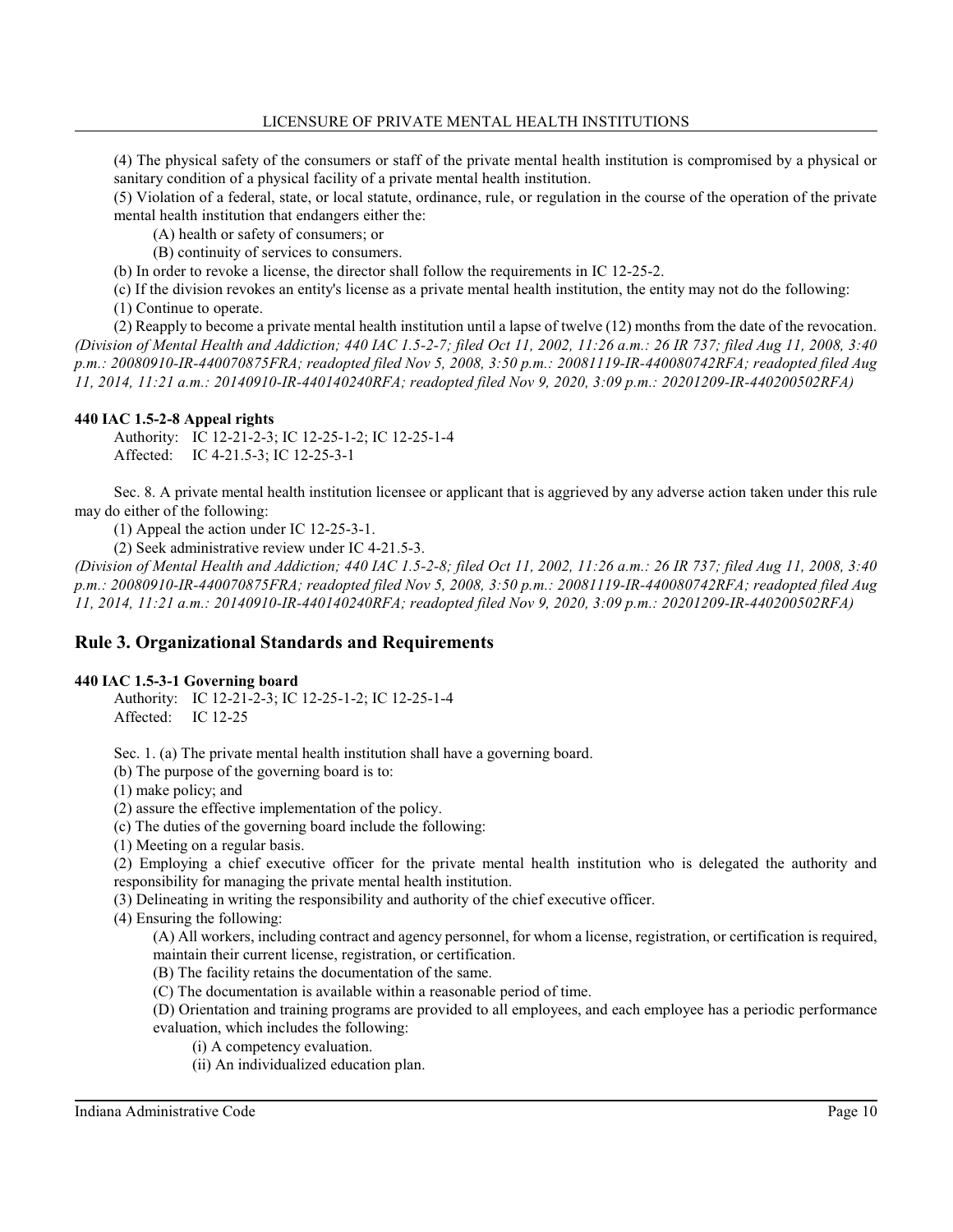- (5) Evaluating the performance of the chief executive officer. An evaluation must be conducted at least every other year.
- (6) Establishing and enforcing prudent business and fiscal policies for the private mental health institution.
- (7) Developing and enforcing written policies governing private mental health institution operations.
- (8) Developing and implementing an ongoing strategic plan that:
	- (A) identifies the priorities of the governing board; and
	- (B) considers community input and consumer assessment of programs and services offered.
- (9) Assuring that minutes of all meetings:
	- (A) are maintained; and
	- (B) accurately reflect the actions taken.
- (10) Conducting an annual assessment that includes the following:
	- (A) A review of the business practices of the private mental health institution to ensure the following:
		- (i) Appropriate risk management procedures are in place.
		- (ii) Prudent financial practices are used.
		- (iii) Professional practices are maintained in regard to the following:
			- (AA) Information systems.
			- (BB) Accounts receivable.
			- (CC) Accounts payable.

A plan of corrective action shall be implemented for any identified deficiencies in the private mental health institution's business practices.

- (B) A review of the programs of the private mental health institution shall assess whether the programs are:
	- (i) well-utilized;
	- (ii) cost-effective; and
	- (iii) clinically effective.

A plan of corrective action shall be implemented for any identified deficiencies in the private mental health institution's current program practices.

(d) The governing board is responsible for the conduct of the medical or professional staff. The governing board shall do the following:

(1) With the advice and recommendations of the medical or professional staff, and in accordance with state law, determine the categories of practitioners who are eligible candidates for appointment to the medical or professional staff. (2) Ensure the following:

(A) The requests of practitioners for appointment or reappointment to practice in the private mental health institution are acted upon with the advice and recommendation of the medical or professional staff.

- (B) Reappointments are acted upon at least biennially.
- (C) Practitioners are granted privileges consistent with their individual training, experience, and other qualifications.

(D) The above processes are accomplished within a reasonable period of time, as specified by the medical or professional staff bylaws.

(E) The medical or professional staff has approved bylaws and rules, which are reviewed and approved at least triennially. The governing board shall not unreasonably withhold approval of medical or professional staff bylaws and rules.

(F) The medical or professional staff is accountable and responsible to the governing board for the quality of care provided to consumers.

(G) The criteria for the selection of the medical and professional staff members include individual:

(i) character;

- (ii) competence;
- (iii) education;
- (iv) training;
- (v) experience; and
- (vi) judgment.

(H) The granting of medical or professional staff membership or professional privileges in the private mental health institution is not solely dependent upon certification, fellowship, or membership in a specialty body or society.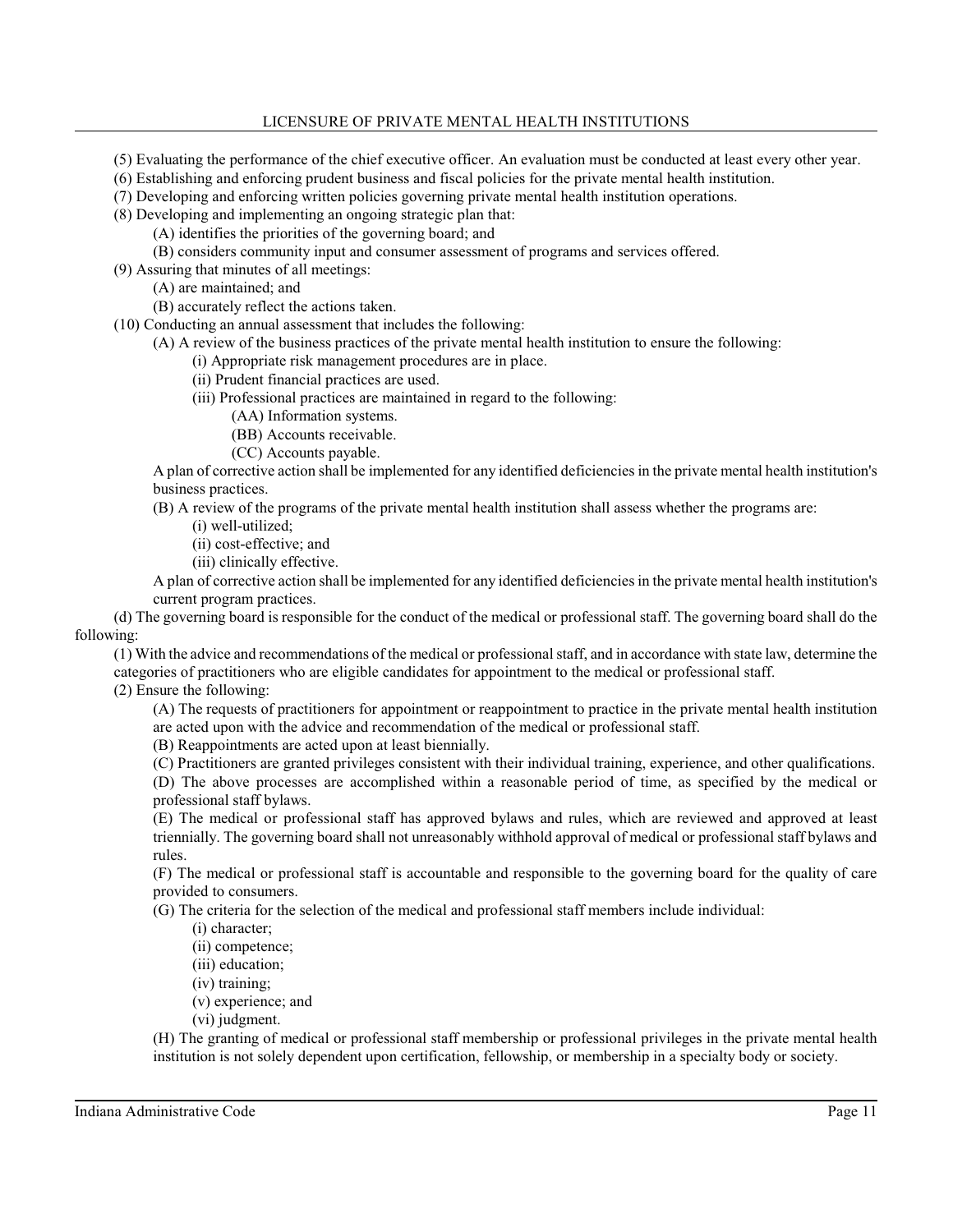*(Division of Mental Health and Addiction; 440 IAC 1.5-3-1; filed Oct 11, 2002, 11:26 a.m.: 26 IR 737; filed Aug 11, 2008, 3:40 p.m.: 20080910-IR-440070875FRA; readopted filed Nov 5, 2008, 3:50 p.m.: 20081119-IR-440080742RFA; readopted filed Aug 11, 2014, 11:21 a.m.: 20140910-IR-440140240RFA; readopted filed Nov 9, 2020, 3:09 p.m.: 20201209-IR-440200502RFA)*

# **440 IAC 1.5-3-2 Medical or professional staff organization**

Authority: IC 12-21-2-3; IC 12-25-1-2; IC 12-25-1-4

Affected: IC 12-25

Sec. 2. (a) A facility shall have a single organized medical or professional staff that has the overall responsibility for the following:

(1) The quality of all clinical care provided to consumers.

(2) The professional practices of its members.

(3) Accounting to the governing board.

(b) The appointment and reappointment of medical or professional staff shall be based on well-defined, written criteria whereby a determination can be made that an individual is:

(1) appropriately:

(A) licensed;

(B) certified;

(C) registered; or

(D) experienced; and

(2) qualified for the privileges and responsibilities sought.

(c) Clinical privileges shall be:

(1) facility specific; and

(2) based on an individual's demonstrated current competency.

(d) The facility shall:

(1) provide clinical supervision when required or indicated; and

(2) have a physician on call twenty-four (24) hours a day.

(e) The private mental health institution shall have on staff a medical services director who meets the following criteria:

(1) The medical services director has responsibility for the oversight and provision of all medical services.

(2) The medical services director is a physician licensed to practice medicine in Indiana.

*(Division of Mental Health and Addiction; 440 IAC 1.5-3-2; filed Oct 11, 2002, 11:26 a.m.: 26 IR 738; filed Aug 11, 2008, 3:40 p.m.: 20080910-IR-440070875FRA; readopted filed Nov 5, 2008, 3:50 p.m.: 20081119-IR-440080742RFA; readopted filed Aug 11, 2014, 11:21 a.m.: 20140910-IR-440140240RFA; readopted filed Nov 9, 2020, 3:09 p.m.: 20201209-IR-440200502RFA)*

# **440 IAC 1.5-3-3 Quality assessment and improvement**

Authority: IC 12-21-2-3; IC 12-25-1-2; IC 12-25-1-4 Affected: IC 12-25

Sec. 3. (a) The facility shall establish a planned, systematic, and organizational approach to process design, performance, analysis, and improvement. The plan must be interdisciplinary and involve all areas of the facility. Performance expectations shall be established, measured, aggregated, and analyzed on an ongoing basis, comparing performance over time and with other sources. Through this process, the facility identifies changes that will lead to improved performance that is achieved, is sustained, and reduces the risk of sentinel events.

(b) The process analyzes and makes necessary improvements to the following:

(1) All services, including the services of any contractor.

- (2) All functions, including, but not limited to, the following:
	- (A) Discharge and transfer.
	- (B) Infection control.
	- (C) Medication use.
	- (D) Response to emergencies.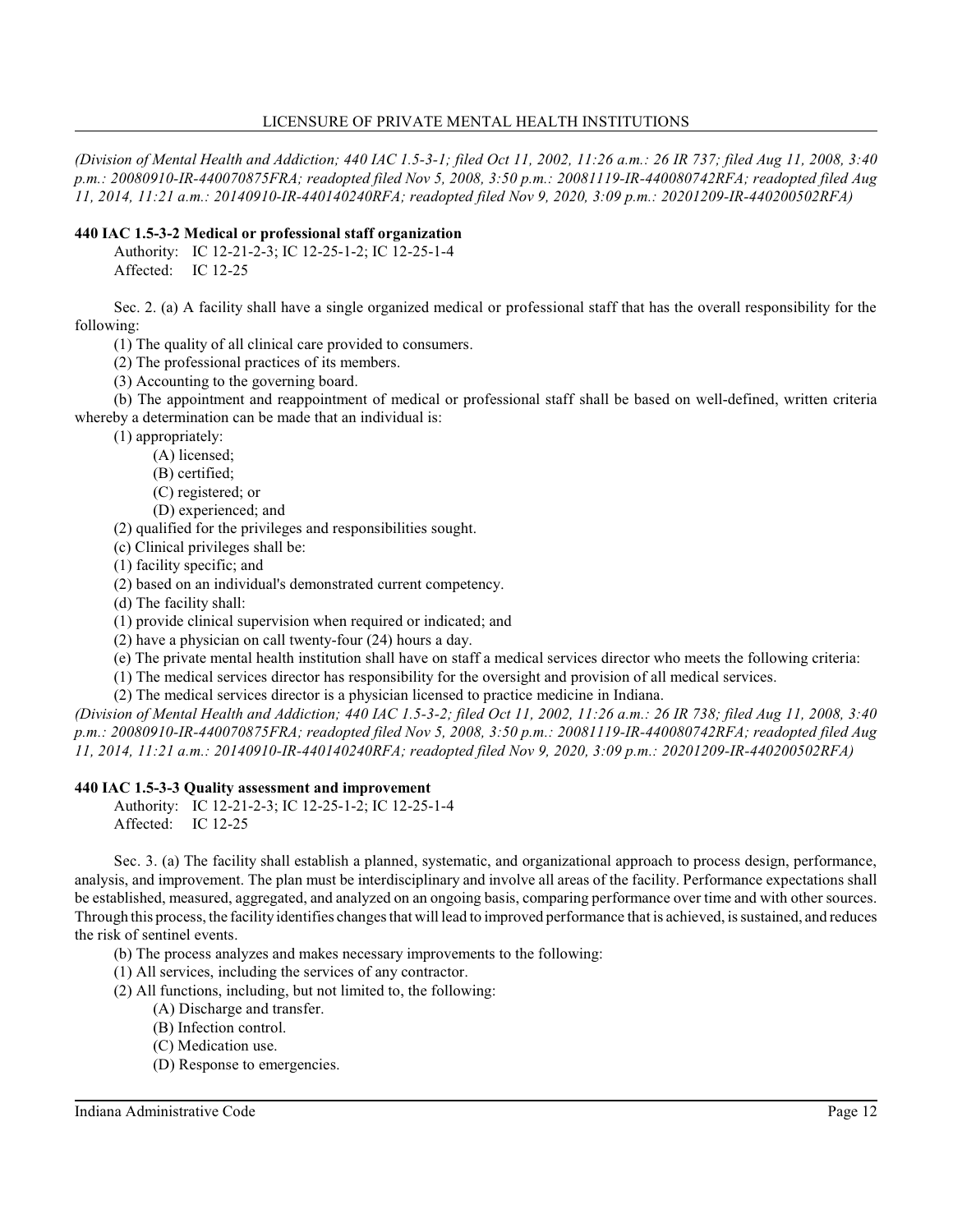(E) Restraint and seclusion.

(F) Consumer injury.

(G) Staff injury.

(H) Any other areas that are high-risk, problem prone, or high volume incidents.

(3) All medical and treatment services performed in the facility with regard to appropriateness of diagnosis and treatments related to a standard of care and anticipated or expected outcomes.

(c) The facility shall take appropriate action to address the opportunities forimprovementfound through the quality assessment and improvement plan and shall ensure the following:

(1) The action shall be documented.

(2) The outcome of the action shall be documented as to the action's effectiveness, continued follow-up, and the impact on consumer care.

*(Division of Mental Health and Addiction; 440 IAC 1.5-3-3; filed Oct 11, 2002, 11:26 a.m.: 26 IR 739; filed Aug 11, 2008, 3:40 p.m.: 20080910-IR-440070875FRA; readopted filed Nov 5, 2008, 3:50 p.m.: 20081119-IR-440080742RFA; readopted filed Aug 11, 2014, 11:21 a.m.: 20140910-IR-440140240RFA; readopted filed Nov 9, 2020, 3:09 p.m.: 20201209-IR-440200502RFA)*

# **440 IAC 1.5-3-4 Dietetic services**

Authority: IC 12-21-2-3; IC 12-25-1-2; IC 12-25-1-4 Affected: IC 12-25

Sec. 4. (a) The private mental health institution shall have organized food and dietary services that are directed and staffed by adequate, qualified personnel, or a contract with an outside food management company that meets the minimum standards specified in this section.

(b) The food and dietetic service shall have the following staff:

(1) A full-time employee who shall perform the following duties:

(A) Serve as the director of food and dietetic services.

(B) Be responsible for the daily management of dietary services.

(2) A registered dietitian, full time, part time, or on a consulting basis. If a consultant is used, the consultant shall perform the following tasks:

(A) Submit periodic written reports on the dietary services provided.

(B) Provide the number of on-site dietitian hours commensurate with the following:

- (i) The type of dietary supervision required.
- (ii) Bed capacity.
- (iii) The complexity of consumer care services.
- (C) Complete nutritional assessments.
- (D) Approve menus.

(3) Administrative and technical personnel competent in their respective duties.

(c) The dietary service shall do the following:

(1) Provide for liaison with the medical or professional staff for recommendations on dietetic policies affecting consumer treatment.

(2) Correlate and integrate dietary care functions with the functions of other consumer care personnel including, but not limited to, the following functions:

- (A) Consumer nutritional assessment and intervention.
- (B) Recording pertinent information on the consumer's chart.
- (C) Conferring with and sharing specialized knowledge with other members of the consumer care team.
- (d) Menus shall meet the needs of the consumers as follows:
- (1) Therapeutic diets shall be prescribed by the practitioner responsible for the care of the consumer.
- (2) Nutritional needs shall be met in accordance with the following:
	- (A) Recognized dietary standards of practice.
	- (B) The orders of the responsible practitioner.

(3) A current therapeutic diet manual approved by the dietitian and medical or professional staff shall be readily available to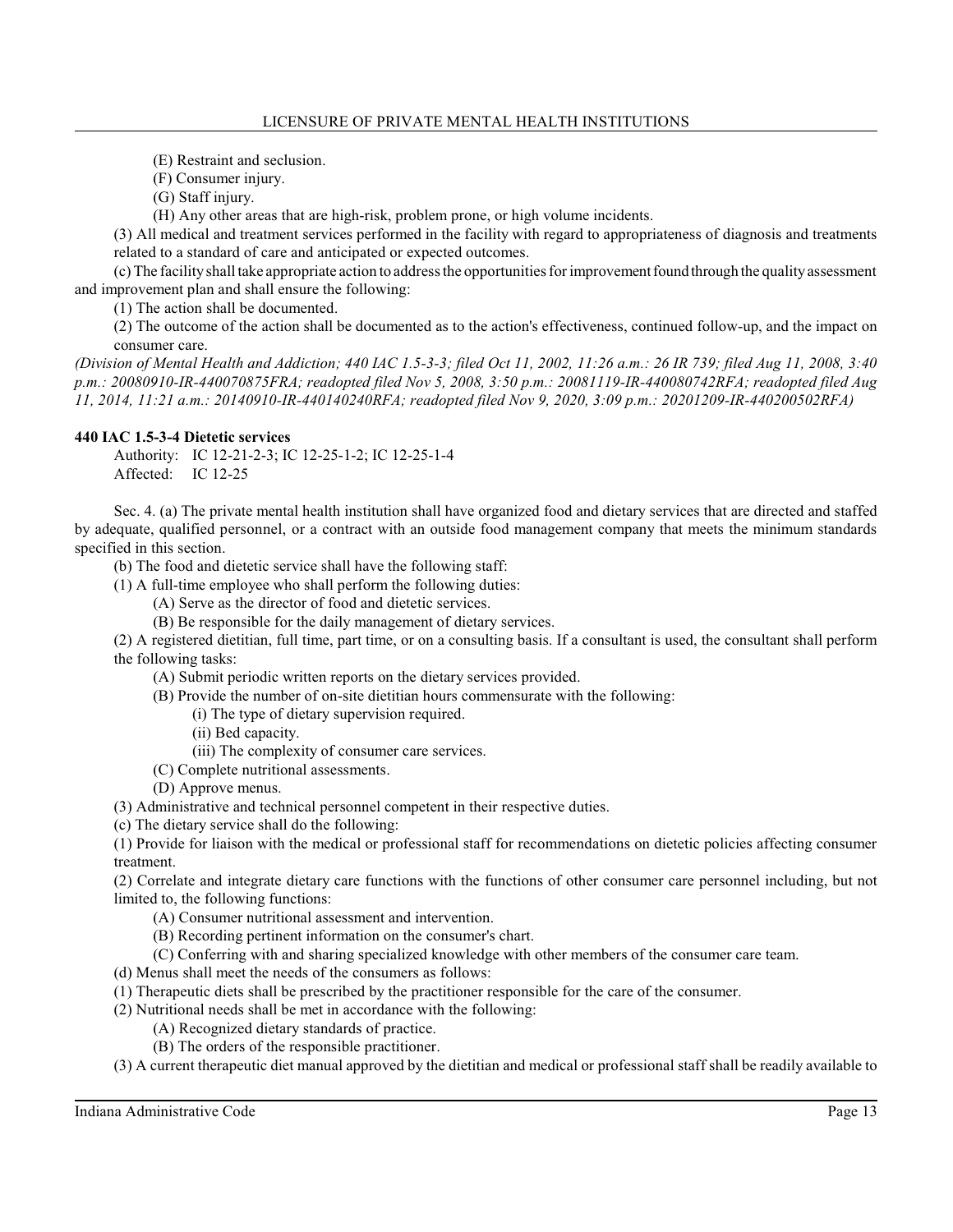all medical, nursing, and food service personnel.

(4) Menus shall be followed and posted in the food preparation and serving area.

(5) Menus served shall be maintained on file for at least thirty (30) days.

*(Division of Mental Health and Addiction; 440 IAC 1.5-3-4; filed Oct 11, 2002, 11:26 a.m.: 26 IR 739; filed Aug 11, 2008, 3:40 p.m.: 20080910-IR-440070875FRA; readopted filed Nov 5, 2008, 3:50 p.m.: 20081119-IR-440080742RFA; readopted filed Aug 11, 2014, 11:21 a.m.: 20140910-IR-440140240RFA; readopted filed Nov 9, 2020, 3:09 p.m.: 20201209-IR-440200502RFA)*

## **440 IAC 1.5-3-5 Infection control**

Authority: IC 12-21-2-3; IC 12-25-1-2; IC 12-25-1-4 Affected: IC 12-25

Sec. 5. (a) The facility shall provide a safe and healthful environment that minimizes infection exposure and risk to: (1) consumers;

(2) health care workers; and

(3) visitors.

This is completed in a coordinated process that recognizes the risk of endemic and epidemic nosocomial infections.

(b) The facility shall have a written policy for a facility wide infection control program. The program shall:

(1) be active and effective; and

(2) include a system designed for the:

- (A) identification;
- (B) surveillance;
- (C) investigation;
- (D) control;
- (E) reporting of information, both internally and to health agencies; and
- (F) prevention;

of infection and communicable diseases in consumers and health care workers.

(c) The infection control program shall have a method for identifying and evaluating trends or clusters of nosocomial infections or communicable diseases. The infection control process shall involve universal precautions and other activities aimed at preventing the transmission of communicable diseases between consumer and health care workers.

(d) The facility shall have as part of the infection control program a needlestick prevention and exposure plan.

(e) A person, who has the support of facility management and is qualified by training or experience, shall be designated as responsible for the:

(1) ongoing infection control activities; and

(2) development and implementation of the policies governing the control of infection and communicable diseases.

- (f) The facility shall have a functioning infection control committee that includes the following:
- (1) The individual responsible for the infection control program.
- (2) A member of the medical or professional staff.
- (3) A representative from the nursing staff.

(4) Other appropriate individuals as needed.

The committee will meet quarterly, and minutes of meeting will be taken and retained.

(g) The duties of the committee shall include the following:

(1) Writing policies and procedures in regard to the following:

- (A) Sanitation.
- (B) Universal precautions.
- (C) Cleaning.
- (D) Disinfection.
- (E) Aseptic technique.
- (F) Linen management.
- (G) Employee health.
- (H) Personal hygiene.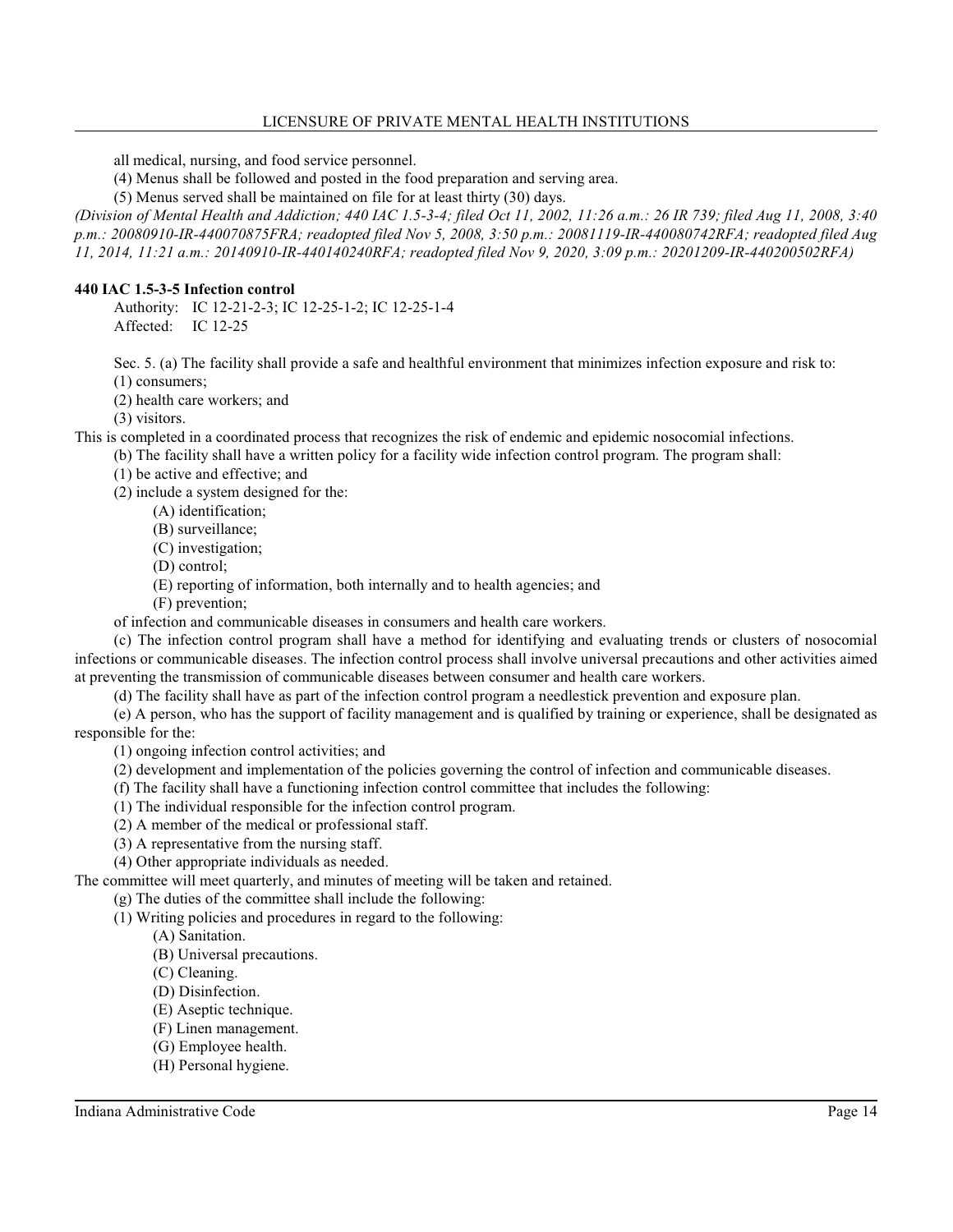(I) Attire.

(2) Assuring the system complies with state and federal laws to monitor the immune status of consumers and staff exposed to communicable diseases.

(3) Providing information regarding infection control for the following:

(A) Plans for renovation and new construction to ensure awareness of federal, state, and local rules that affect infection control practices.

(B) Plans for appropriate protection of consumers and employees during construction or renovation.

(h) Facility management shall:

(1) be responsible to assure implementation and corrective actions as necessary to ensure that infection control policies are followed; and

(2) provide input concerning appropriate infection control into plans during any renovation or construction.

*(Division of Mental Health and Addiction; 440 IAC 1.5-3-5; filed Oct 11, 2002, 11:26 a.m.: 26 IR 739; filed Aug 11, 2008, 3:40 p.m.: 20080910-IR-440070875FRA; readopted filed Nov 5, 2008, 3:50 p.m.: 20081119-IR-440080742RFA; readopted filed Aug 11, 2014, 11:21 a.m.: 20140910-IR-440140240RFA; readopted filed Nov 9, 2020, 3:09 p.m.: 20201209-IR-440200502RFA)*

## **440 IAC 1.5-3-6 Medical record services**

Authority: IC 12-21-2-3; IC 12-25-1-2; IC 12-25-1-4 Affected: IC 12-25

Sec. 6. (a) The facility shall:

(1) maintain a written clinical record on every consumer; and

(2) have policies and procedures for clinical record organization and content.

(b) The services must be directed by:

(1) a registered health information administrator (RHIA); or

(2) an accredited health information technician (RHIT).

If a full-time or part-time RHIA or RHIT is not employed, then a consultant RHIA or RHIT must be provided to assist the person in charge. Documentation of the findings and recommendations of the consultant must be maintained.

(c) The unit record system shall be used to assure that the maximum possible information about a consumer is available. The consumer's record shall contain pertinent information, which, at a minimum, shall consist of the following:

(1) A face sheet (identification data).

(2) Referral information.

(3) A database (assessment information).

(4) An individual treatment plan.

(5) History and physical exams.

(6) Orders of a physician, licensed mental health professional, and LIP.

(7) Medication and treatment record.

(8) Progress notes.

(9) Treatment plan reviews.

(10) Special dietetic information.

(11) Consultation reports.

(12) Correspondence.

(13) Legal or commitment documents.

(14) A discharge or separation summary.

(15) Release or aftercare plans.

(d) The record shall contain identifying data in accordance with the policy of the facility.

(e) The consumer record shall contain information of any unusual occurrences, such as the following:

(1) Treatment complications.

(2) Accidents or injuries to the consumer.

(3) Morbidity.

(4) The death of a consumer.

Indiana Administrative Code Page 15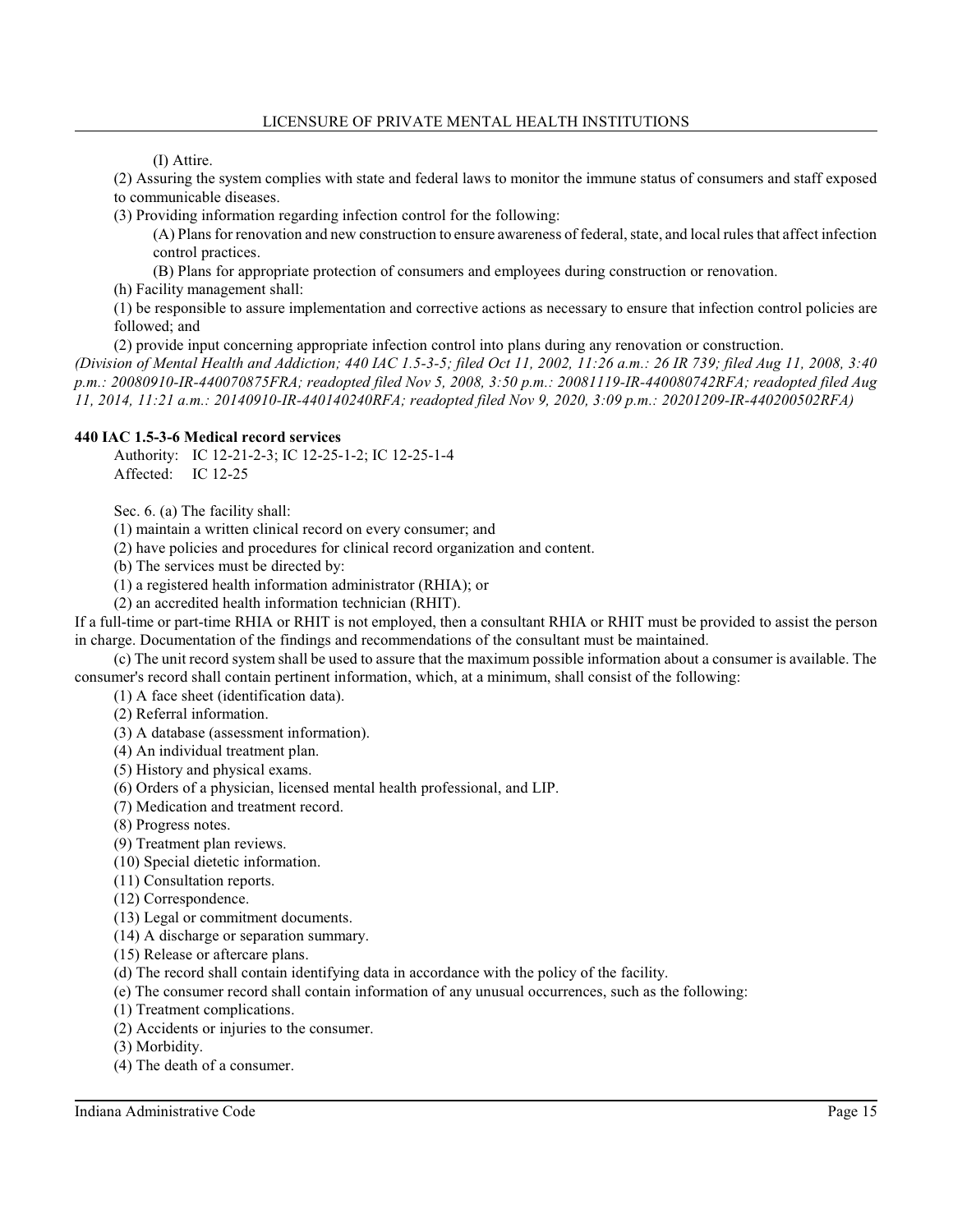## LICENSURE OF PRIVATE MENTAL HEALTH INSTITUTIONS

(5) Procedures that place a consumer at risk or cause unusual pain.

(f) All entries in the consumer record shall be signed and dated.

(g) Symbols and abbreviations shall be used only:

(1) if they have been approved by the medical or professional staff; and

(2) when an explanatory legend is provided.

Symbols and abbreviations shall not be used in the recording of a diagnosis.

(h) The facility shall be responsible for the following:

(1) Maintenance, control, and supervision of consumer records.

(2) Maintaining the quality of medical record services.

(i) The consumer record service shall establish, maintain, and control record completeness systems and mechanisms to ensure the quality and appropriateness of all documentation.

(j) Written policies and procedures shall:

(1) govern the:

(A) compilation;

(B) storage;

(C) dissemination; and

(D) accessibility;

of consumer records; and

(2) be so designed as to assure that the facility fulfills its responsibility to protect the records against:

(A) loss;

(B) unauthorized alteration; or

(C) disclosure of information.

(k) The consumer record shall be considered both a medical and legal document with careful consideration given to each entry in advance; therefore, the record may not be changed unless an error has been made or omission discovered with the correction process identified by policy and procedure.

(l) The facility shall maintain an indexing or referencing system that can be used to locate a consumer record that has been removed from the central file area.

(m) The facility shall have written policies and procedures that:

(1) protect the confidentiality of consumer records; and

(2) govern the disclosure of information in the records.

The records shall comply with all applicable federal, state, and local laws, rules, and regulations.

(n) All original medical records or legally reproduced medical records must be:

(1) maintained by the facility for a period of seven (7) years;

(2) readily accessible, in accordance with the facility policy; and

(3) kept in a fire resistive structure.

*(Division of Mental Health and Addiction; 440 IAC 1.5-3-6; filed Oct 11, 2002, 11:26 a.m.: 26 IR 740; filed Aug 11, 2008, 3:40 p.m.: 20080910-IR-440070875FRA; readopted filed Nov 5, 2008, 3:50 p.m.: 20081119-IR-440080742RFA; readopted filed Aug 11, 2014, 11:21 a.m.: 20140910-IR-440140240RFA; readopted filed Nov 9, 2020, 3:09 p.m.: 20201209-IR-440200502RFA)*

# **440 IAC 1.5-3-7 Nursing service**

Authority: IC 12-21-2-3; IC 12-25-1-2; IC 12-25-1-4 Affected: IC 12-25

Sec. 7. (a) The private mental health institution shall have an organized nursing service led by a nurse executive, who has the following authority and responsibility:

(1) The nursing executive shall ensure that the:

(A) nursing standards of consumer care; and

(B) standards of nursing practice;

are consistent with professional standards.

(2) The nursing executive or designee shall approve all:

Indiana Administrative Code Page 16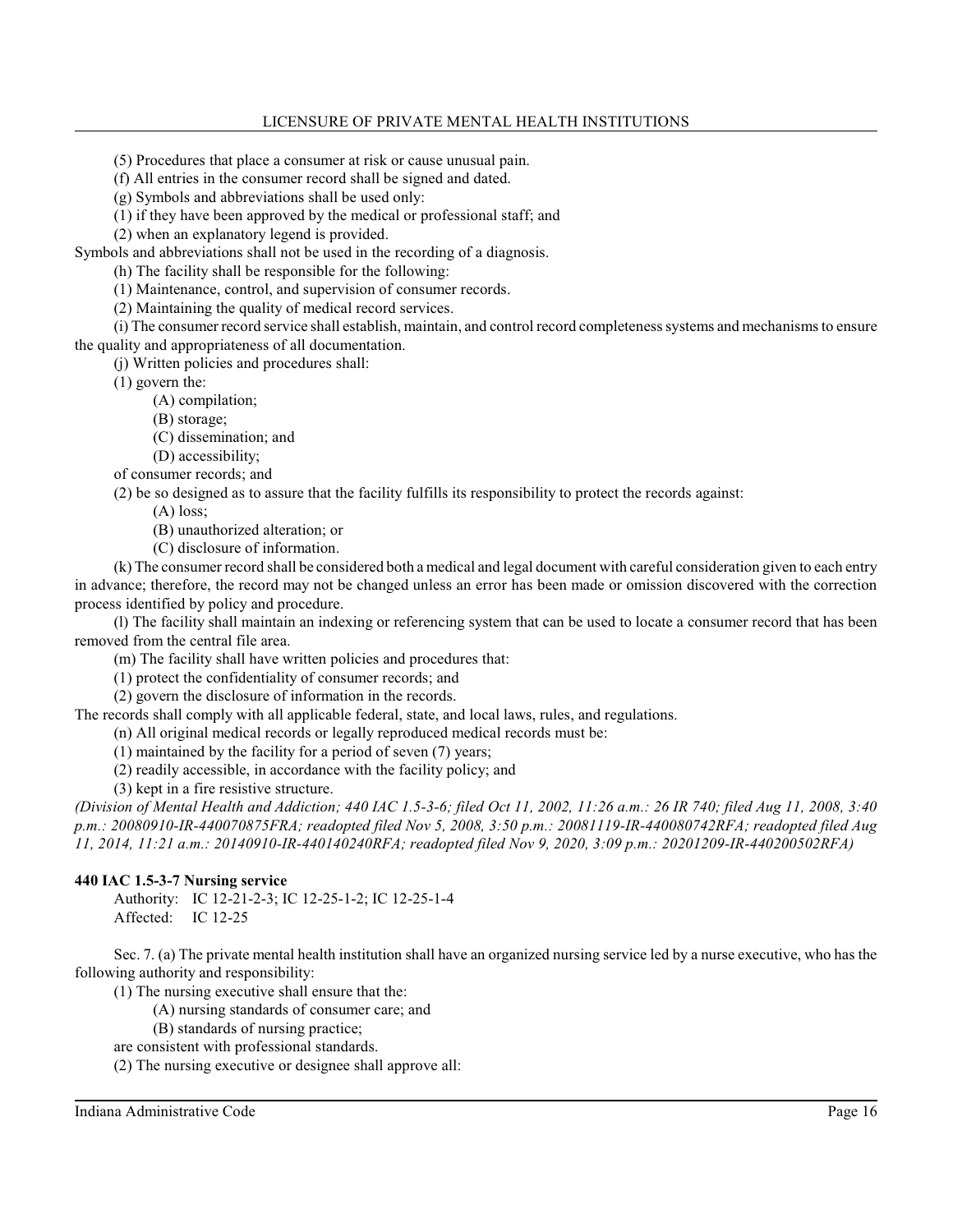(A) nursing policies;

(B) procedures;

(C) nursing standards of consumer care; and

(D) standards of nursing practice.

(3) The nurse executive is also responsible for the following:

(A) Determining the number and type of nursing personnel needed.

(B) Maintaining a nursing organizational chart and job description for all positions.

(4) The nurse executive participates with leaders of the governing body, management, medical or professional staff, and other clinical areas in planning, promoting, and conducting performance improvement activities throughout the organization.

(b) The private mental health institution shall have an organized nursing service that provides twenty-four (24) hour nursing services furnished or supervised by a registered nurse.

(c) The service shall have an organized plan that delineates the responsibilities for consumer care, including the following: (1) Monitoring each consumer's status.

(2) Coordinating the provision of nursing care.

(3) Assisting other professional staff in implementing the plans of care for consumers.

(d) The nursing service shall have the following:

(1) Adequate numbers of licensed registered nurses and licensed practical nurses for the provision of appropriate care to all consumers, which may include the following:

(A) Assessing consumer nursing needs.

(B) Planning and providing nursing care interventions.

(C) Preventing complications.

(D) Providing and improving consumer comfort and wellness.

(2) A procedure to ensure that the facility's nursing personnel, including nurse registry personnel for whom a license is required, have valid and current licenses.

(e) All nursing personnel shall demonstrate and document competency in fulfilling their assigned responsibilities. *(Division of Mental Health and Addiction; 440 IAC 1.5-3-7; filed Oct 11, 2002, 11:26 a.m.: 26 IR 741; filed Aug 11, 2008, 3:40 p.m.: 20080910-IR-440070875FRA; readopted filed Nov 5, 2008, 3:50 p.m.: 20081119-IR-440080742RFA; readopted filed Aug 11, 2014, 11:21 a.m.: 20140910-IR-440140240RFA; readopted filed Nov 9, 2020, 3:09 p.m.: 20201209-IR-440200502RFA)*

# **440 IAC 1.5-3-8 Physical plant; maintenance and environmental services**

Authority: IC 12-21-2-3; IC 12-25-1-2; IC 12-25-1-4

Affected: IC 12-25

Sec. 8. (a) The private mental health institution shall be constructed, arranged, and maintained to ensure the safety of the consumer and to provide facilities for services authorized under the private mental health institution license as follows:

(1) The plant operations andmaintenance service, equipment maintenance, and environmental service shall meet the following requirements:

(A) Be staffed to meet the scope of the services provided.

(B) Be under the direction of a person or persons qualified by education, training, or experience.

(2) The facility shall have a designated safety officer to assume responsibility for the safety program.

(3) The facility shall have a physical plant and equipment that meet the statutory requirements and regulatory provisions of the rules of the fire prevention and building safety commission, including 675 IAC 22, Indiana fire codes, and 675 IAC 13, Indiana building codes.

(b) The condition of the physical plant and the overall environment shall be developed and maintained in such a manner that the safety and well-being of consumers are assured as follows:

(1) No condition in the facility or on the grounds shall be maintained that may be conducive to the harborage or breeding of: (A) insects;

(B) rodents; or

(C) other vermin.

(2) No condition shall be created or maintained that may result in a hazard to: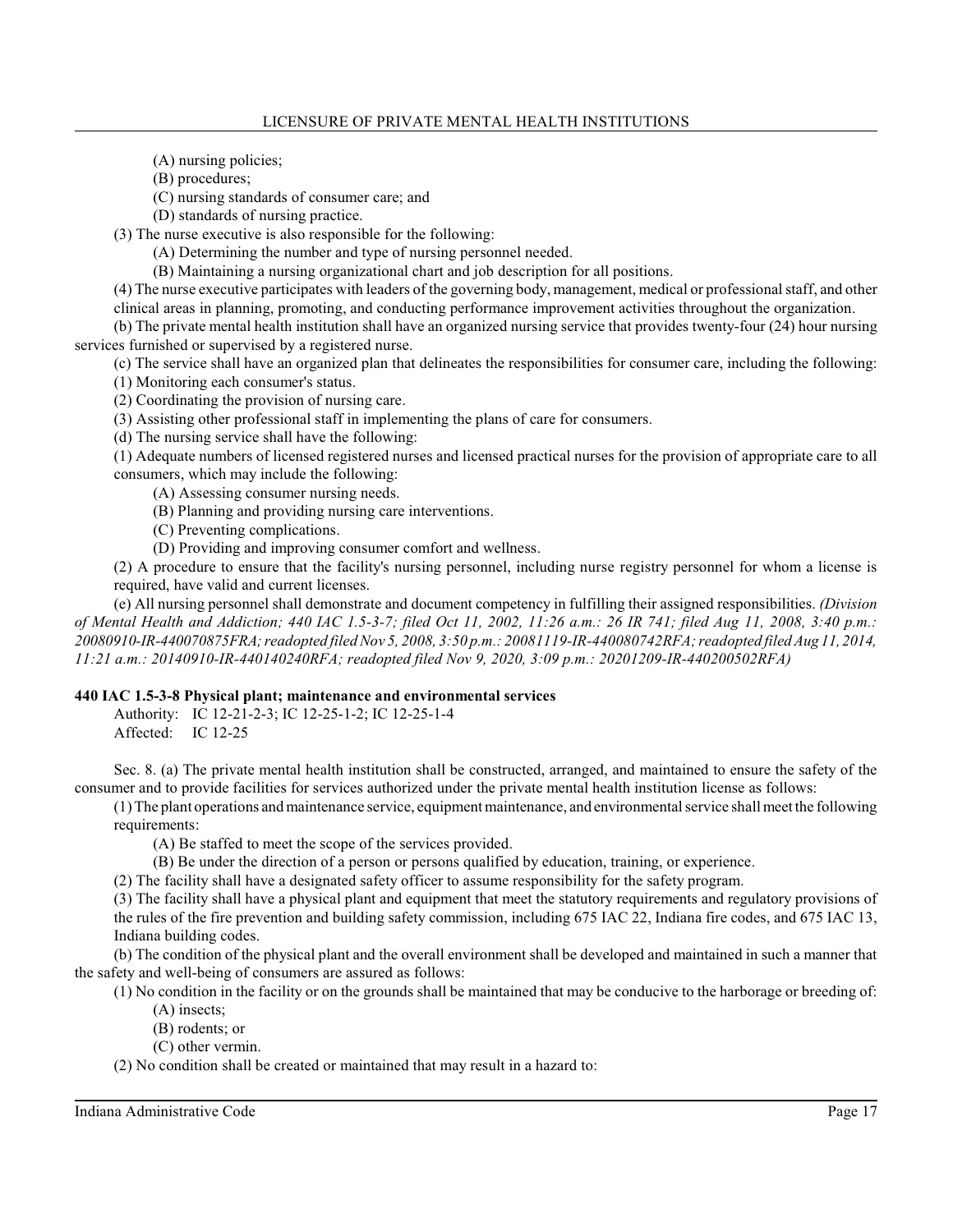(A) consumers;

(B) employees; or

(C) the public.

(3) The facility shall have a plan for emergency fuel and water supply.

(4) Provision shall be made for the periodic inspection, preventive maintenance, and repair of the physical plant and equipment by qualified personnel as follows:

(A) Operation, maintenance, and spare parts manuals shall be available, along with training or instruction of the appropriate personnel, in the maintenance and operation of the fixed and movable equipment.

(B) Operational and maintenance control records shall be:

(i) established;

(ii) retained;

(iii) analyzed periodically; and

(iv) readily available on the premises.

(C) Maintenance and repairs shall be carried out in accordance with applicable codes, rules, standards, and requirements of:

(i) local jurisdictions;

(ii) the fire prevention and building safety commission; and

(iii) the Indiana state department of health.

(5) The food service of the private mental health institution shall comply with the administrative rules of the Indiana state department of health contained in 410 IAC 7-24.

(c) A facility shall comply with the following provisions regarding new construction, a renovation, or an addition to the facility:

(1) The standards contained in the 2001 edition of the national "Guideline for Construction and Equipment of Private Mental Health Institution and Medical Facilities" (Guidelines) shall apply to all facilities covered by this rule, except as provided in subdivision  $(2)$ .

(2) Codes and rules adopted by the fire prevention and building safety commission that pertain to building requirements, fire safety, and access for individuals with disabilities shall:

(A) apply to all facilities covered by this rule; and

(B) take precedence over the requirements of the Guidelines on those topics.

(3) When renovation or replacement work is done within an existing facility, all new work or addition, or both, shall comply, insofar as practical, with applicable sections of the Guidelines and for certification with appropriate parts of National Fire Protection Association (NFPA) 101 and the applicable rules of the fire prevention and building safety commission. (4) Proposed sites shall:

(A) be located away from detrimental nuisances;

(B) be well drained; and

(C) not be subject to flooding.

A site survey and recommendations shall be obtained from the Indiana state department of health prior to site development. (5) Water supply and sewage disposal services shall be obtained from municipal or community services. Outpatient facilities caring for consumers less than twenty-four (24) hours per day that do not provide surgery, laboratory, or renal dialysis services may be served by approved private on-site septic tank absorption field systems.

(6) Site utility installations for water, sprinkler, sanitary, and storm sewer systems, and wells for emergency potable water supplies shall comply with applicable sections of Bulletin S.E. 13, "On-Site Water Supply and Wastewater Disposal for Public and Commercial Establishments", 1988 edition.

(7) As early in the construction, addition, or renovation project as possible, the functional and operational description shall be submitted to the division. This submission shall include at least the following:

(A) A functional program narrative as required in the Guidelines.

(B) Schematics, based upon the functional program, and consisting of drawings (as single-line plans), outline specifications, and other documents illustrating the scale and relationship of project components.

(8) Before beginning a construction, addition, or renovation project, the facility shall submit all documentation required under the rules of the fire prevention and building safety commission to the division of fire and building safety, plan review section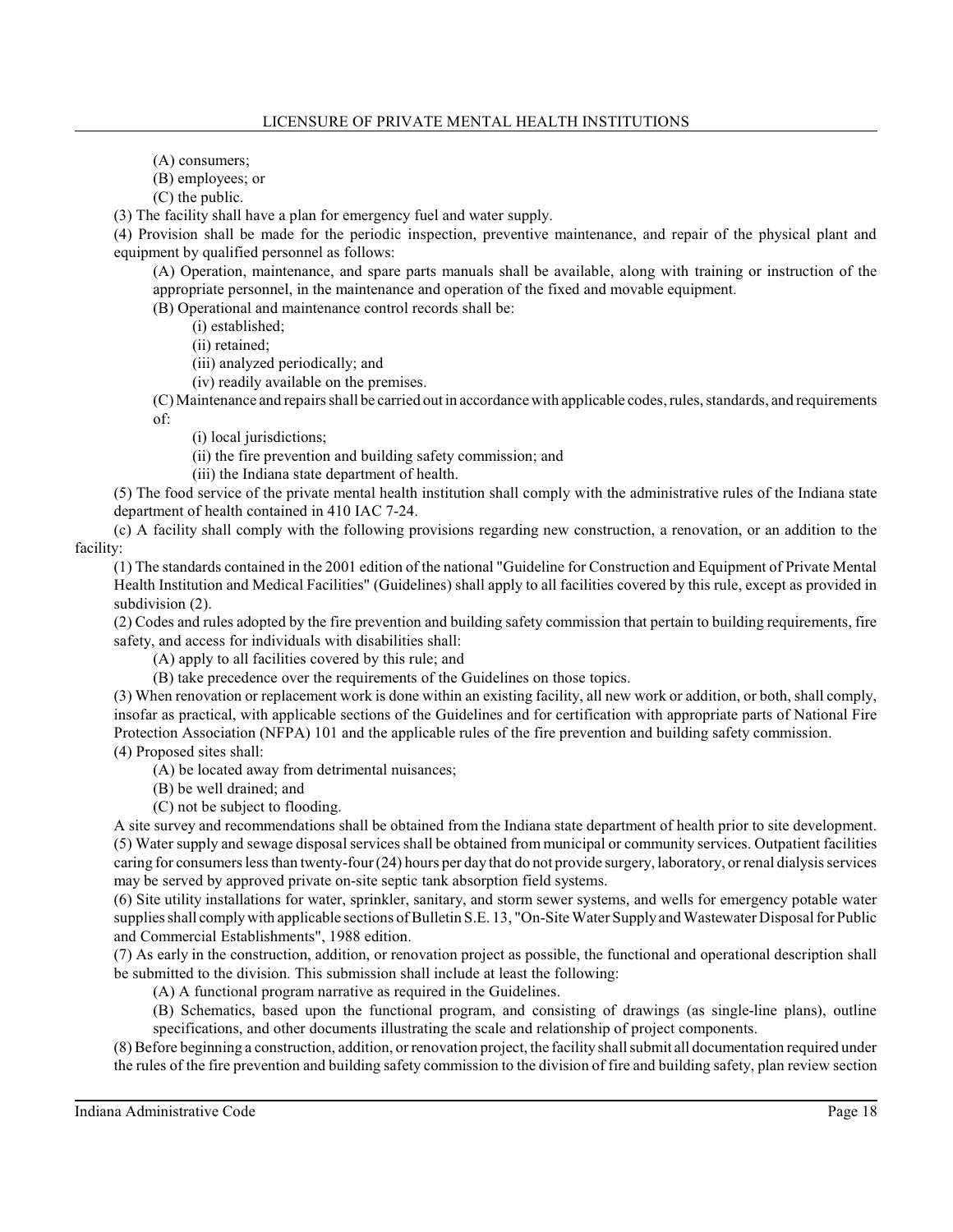# LICENSURE OF PRIVATE MENTAL HEALTH INSTITUTIONS

of the department of homeland security, including the following documentation:

(A) Working drawings, project manual, and specifications.

(B) Priorto the submission of final plans and specifications,recognized standards and codes, including infection control standards, shall be reviewed as required under section  $5(g)(3)$  of this rule.

(C) All required construction design releasesshall be obtained fromthe division of fire and building safety, plan review section, of the department of homeland security.

(9) Before the division's issuance of a letter of occupancy, the facility shall provide the division with any final approval required from the division of sanitary engineering of the Indiana state department of health.

(10) All backflow prevention devices shall be installed as required by 327 IAC 8-10 and the current edition of the Indiana plumbing code. Such devices shall be listed as approved by the Indiana state department of health.

(11) Upon receipt of a construction design release from the division of fire and building safety, plan review section of the department of homeland security and documentation of a completed plan review by the division of sanitary engineering of the Indiana state department of health, an entity, which is not yet licensed by the division under this article, shall submit a license application to the division on a form approved and provided by the division.

(d) The equipment requirements are as follows:

(1) All equipment shall be:

(A) in good working order; and

(B) regularly serviced and maintained.

(2) The facility shall have sufficient equipment and space to assure the safe, effective, and timely provision of the available services to consumers as follows:

(A) All mechanical equipment (pneumatic, electric, or other) shall be on a documented maintenance schedule of appropriate frequency and with the manufacturer's recommended maintenance schedule.

(B) The facility shall retain the following:

(i) Evidence of preventive maintenance on all equipment.

(ii) Appropriate records to document equipment maintenance, repairs, and current leakage checks.

(3) Defibrillatorsshall be discharged at a minimumin accordance with manufacturers'recommendations. A discharge log with initialed entries shall be maintained.

(4) Electrical safety shall be practiced in all areas.

(e) The building or buildings, including fixtures, walls, floors, ceiling, and furnishings throughout, shall be kept clean and orderly in accordance with current standards of practice as follows:

(1) Environmental services shall be provided in such a way as to guard against the transmission of disease to consumers, health care workers, the public, and visitors by using the current principles of the following:

- (A) Asepsis.
- (B) Cross infection.
- (C) Safe practice.

(2) Refuse and garbage shall be:

(A) collected;

- (B) transported;
- (C) sorted; and
- (D) disposed of;

by methods that will minimize nuisances or hazards.

(f) The safety management program shall include, but not be limited to, the following:

(1) An ongoing facility wide process to evaluate and collect information about hazards and safety practices to be reviewed by the safety committee.

(2) A safety committee appointed by the chief executive officer that includes representatives from:

(A) administration;

(B) consumer services; and

(C) support services.

(3) The safety program that includes, but is not limited to, the following:

(A) Consumer safety.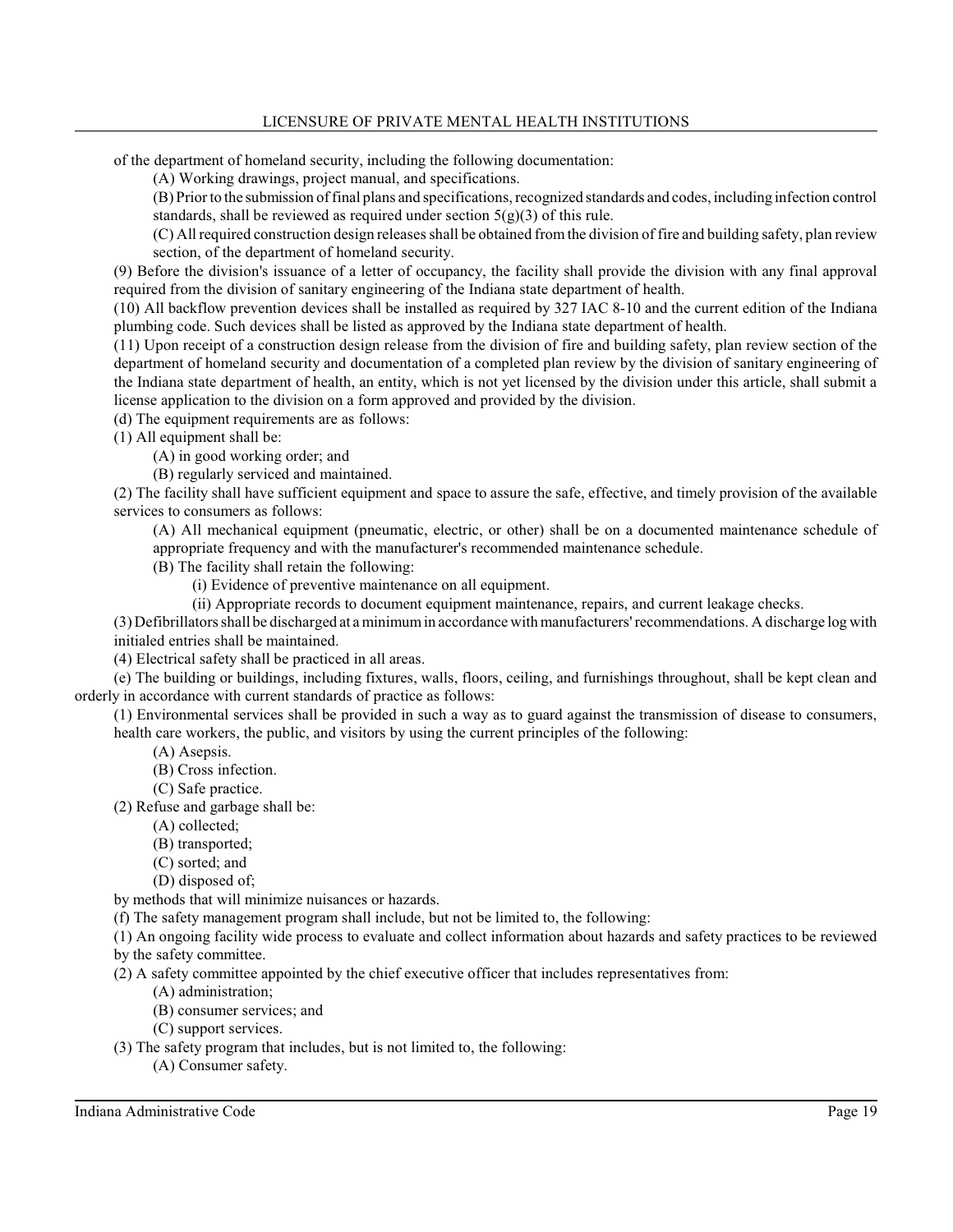- (B) Health care worker safety.
- (C) Public and visitor safety.
- (D) Hazardous materials and wastes management in accordance with federal and state rules.

(E) A written fire control plan that complies with the provisions of the Indiana Fire Code and contains provisions for the following:

(i) The extinguishing of fires.

(ii) Protection of consumers, personnel, and guests.

(iii) Evacuation.

(iv) Cooperation with firefighting authorities.

(F) Maintenance of written evidence of regular inspection and approval by state or local fire inspection authorities.

(G) Emergency and disaster preparedness coordinated with appropriate community, state, and federal agencies. *(Division of Mental Health and Addiction; 440 IAC 1.5-3-8; filed Oct 11, 2002, 11:26 a.m.: 26 IR 741; filed Aug 11, 2008, 3:40 p.m.: 20080910-IR-440070875FRA; readopted filed Nov 5, 2008, 3:50 p.m.: 20081119-IR-440080742RFA; readopted filed Aug 11, 2014, 11:21 a.m.: 20140910-IR-440140240RFA; readopted filed Nov 9, 2020, 3:09 p.m.: 20201209-IR-440200502RFA)*

## **440 IAC 1.5-3-9 Intake and treatment**

Authority: IC 12-21-2-3; IC 12-25-1-2; IC 12-25-1-4 Affected: IC 12-25

Sec. 9. (a) The facility shall have policies and proceduresthat govern the intake and assessment process to determine eligibility for services.

(b) Treatment required by a consumer shall be appropriate to the facility and the professional expertise of the staff.

(c) A consumer may be admitted if alternatives for less intensive and restrictive treatment are not available in the community.

(d) A physical examination shall be completed by:

(1) a licensed physician;

(2) an advanced practice nurse; or

(3) a physician's assistant;

within twenty-four (24) hours after admission.

(e) An initial:

(1) emotional;

(2) behavioral;

(3) social; and

(4) legal;

assessment of each consumer shall be completed upon admission.

(f) If the consumer being admitted is less than eighteen (18) years of age, then the initial assessment shall also include the following:

(1) An evaluation of school progress.

(2) A report of involvement with other social or legal services agencies.

(3) An assessment of family functioning and relationships.

Family input and advice shall be considered in the diagnosis, treatment planning, and discharge planning process.

(g) A child who is fourteen (14) years of age or younger may be admitted to a nonsegregated unit, that is, an adult unit, only in an emergency. The facility shall:

(1) specify in advance the criteria for such an emergency admission; and

(2) require an evaluation of the child by a child psychiatrist within sixty (60) hours of admission.

(h) A facility shall do the following:

(1) Verbally report to the division an admission under subsection (g) within twenty-four (24) hours of the admission as required under 440 IAC 1.5-2-2(e)(5).

(2) Submit a written report to the division within ten (10) working days as required under 440 IAC 1.5-2-2(f) in the form specified in 440 IAC 1.5-2-2(h).

(i) A preliminary treatment plan for each consumer shall be formulated within sixty (60) hours of admission on the basis of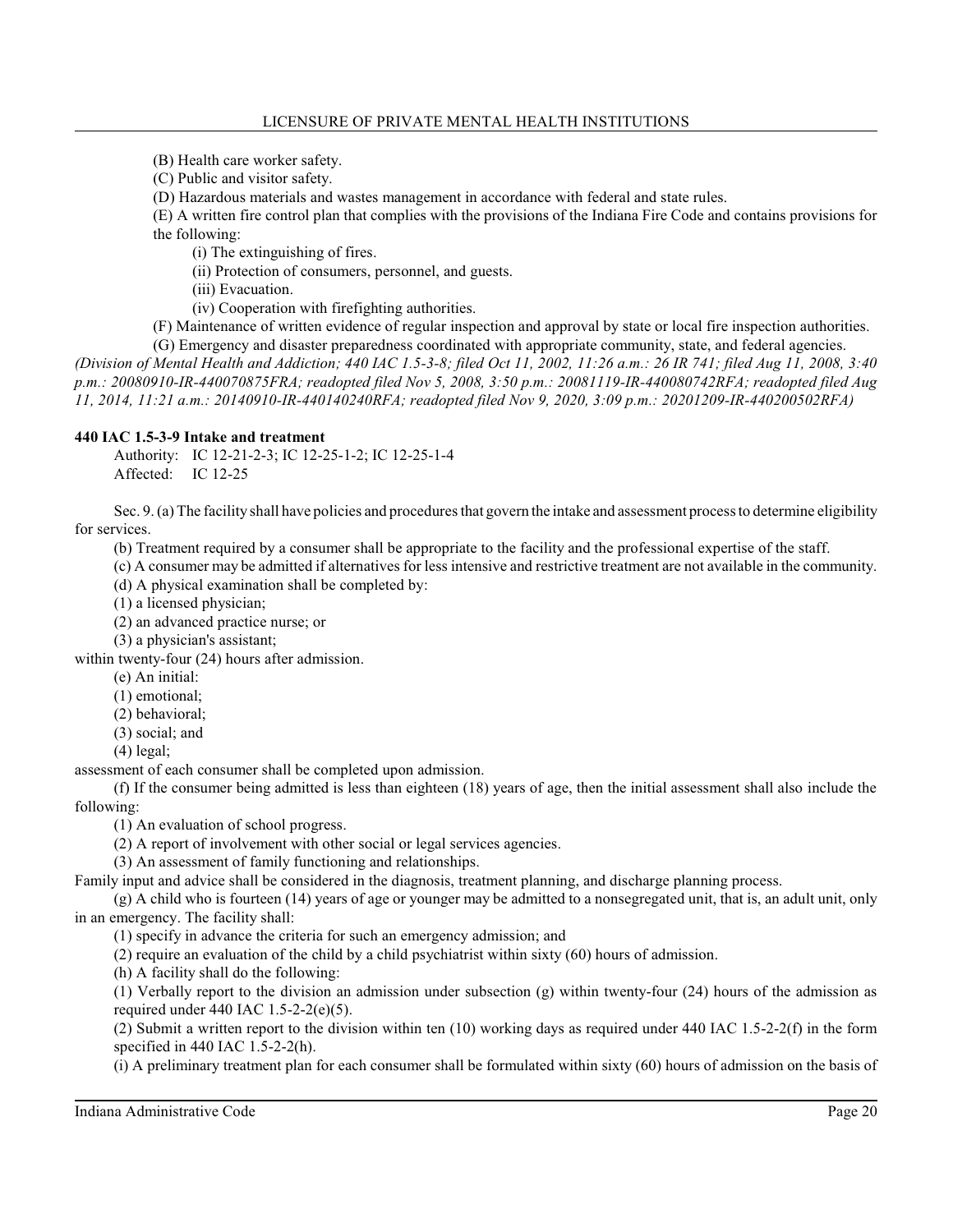the intake assessment at the time of admission.

(j) Each consumer shall be encouraged and allowed to participate in the development and review of the consumer's own treatment plan. If the consumer:

(1) agrees to family participation; and

(2) signs a release of information;

the facility shall consider input from and participate with the family in the diagnosis and treatment process.

(k) A consumer's choice not to participate in the consumer's treatment planning process shall be documented in the clinical record.

(l) The treatment plan shall:

(1) specify the services necessary to meet the consumer's needs; and

(2) contain discharge or release criteria and the discharge plan.

(m) Progress notes shall be entered daily in the consumer's record by staff having knowledge of the consumer and responsibility for implementing the treatment plan. The notes from all sources shall be:

(1) entered in an integrated chronological order in the record;

(2) signed; and

(3) dated.

(n) Each consumer's treatment plan shall be:

(1) reviewed at least every seven (7) days; and

(2) revised as necessary.

*(Division of Mental Health and Addiction; 440 IAC 1.5-3-9; filed Oct 11, 2002, 11:26 a.m.: 26 IR 743; filed Aug 11, 2008, 3:40 p.m.: 20080910-IR-440070875FRA; readopted filed Nov 5, 2008, 3:50 p.m.: 20081119-IR-440080742RFA; readopted filed Aug 11, 2014, 11:21 a.m.: 20140910-IR-440140240RFA; readopted filed Nov 9, 2020, 3:09 p.m.: 20201209-IR-440200502RFA)*

## **440 IAC 1.5-3-10 Discharge planning services**

Authority: IC 12-21-2-3; IC 12-25-1-2 Affected: IC 12-25

Sec. 10. To facilitate discharge as soon as an inpatient level of care is no longer required, the private mental health institution shall have effective, ongoing discharge planning initiated at admission that does the following:

(1) Facilitates the provision of follow-up care.

(2) Transfers or refers consumers, along with necessary medical information and records, to appropriate facilities, agencies, or outpatient services, as needed, for follow-up or ancillary care. The information shall include, but not be limited to, the following:

- (A) Medical history.
- (B) Current medications.
- (C) Available social, psychological, and educational services to meet the needs of the consumer.
- (D) Nutritional needs.
- (E) Outpatient service needs.
- (F) Follow-up care needs.

(3) Utilizes available community and private mental health institution resources to provide appropriate referrals or make available social, psychological, and educational services to meet the needs of the consumer.

*(Division of Mental Health and Addiction; 440 IAC 1.5-3-10; filed Oct 11, 2002, 11:26 a.m.: 26 IR 744; readopted filed Nov 5, 2008, 3:50 p.m.: 20081119-IR-440080742RFA; readopted filed Aug 11, 2014, 11:21 a.m.:20140910-IR-440140240RFA; readopted filed Nov 9, 2020, 3:09 p.m.: 20201209-IR-440200502RFA)*

# **440 IAC 1.5-3-11 Pharmacy services**

Authority: IC 12-21-2-3; IC 12-25-1-2; IC 12-25-1-4 Affected: IC 12-25

Sec. 11. The private mental health institution shall have a pharmacy service that ensures that medication use processes are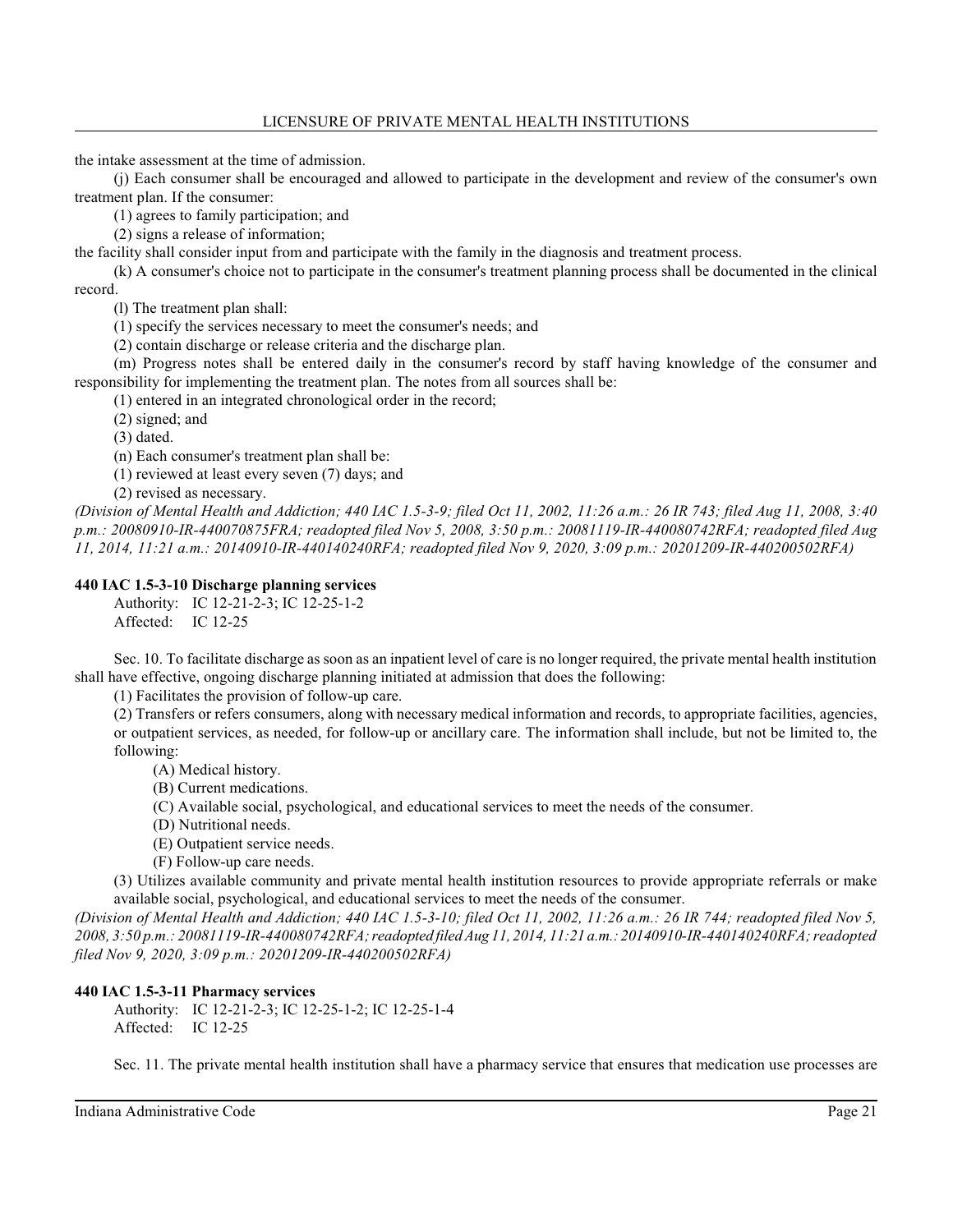organized and systematic throughout the facility. The following requirements apply:

(1) The facility shall do the following:

(A) Identify an appropriate selection or formulary of medications available for prescribing or ordering.

(B) Address the prescribing or ordering and the procurement of medications not available within the formulary.

(2) Policies and procedures shall be in place to:

(A) support safe prescription ordering and storage; and

(B) address such issues as:

(i) pain management medication; and

(ii) PRN medications.

(3) The facility shall adhere to law, regulation, licensure, and professional standards of practice regarding the preparation and dispensing of medication.

(4) The preparation and dispensing of medication shall be appropriately controlled as follows:

(A) The facility shall have an individual patient dose system in place.

(B) A pharmacist shall review all medication prescriptions or orders, including a review for interactions and adverse effects.

(C) A system shall be in place to assure that consumer medication information is considered when medication is prepared and dispensed for a consumer.

(D) The facility shall have a procedure in place for the availability of pharmacy services at any time when the pharmacy is closed or otherwise unavailable.

(E) Emergency medications shall be consistently available, controlled, and secure in the pharmacy and consumer care areas.

(F) The facility shall have a medication recall system for the retrieval and safe disposal of:

- (i) expired;
- (ii) discontinued; and
- (iii) recalled;

medications.

(5) The facility shall have a system in place to ensure that:

(A) prescriptions or orders are verified; and

(B) consumers are properly identified;

before any medication is administered or dispensed.

(6) Any investigational medication shall be safely:

- (A) controlled and administered during any experimental or investigational trial; and
- (B) destroyed at the conclusion of any experimental or investigational trial.

(7) A facility shall have the following in place:

(A) A written policy that assures the routine inspection of the storage of all medications.

(B) A written system to address appropriate storage and dispensing of sample medications.

*(Division of Mental Health and Addiction; 440 IAC 1.5-3-11; filed Oct 11, 2002, 11:26 a.m.: 26 IR 744; filed Aug 11, 2008, 3:40 p.m.: 20080910-IR-440070875FRA; readopted filed Nov 5, 2008, 3:50 p.m.: 20081119-IR-440080742RFA; readopted filed Aug 11, 2014, 11:21 a.m.: 20140910-IR-440140240RFA; readopted filed Nov 9, 2020, 3:09 p.m.: 20201209-IR-440200502RFA)*

# **440 IAC 1.5-3-12 Plan for special procedures**

Authority: IC 12-21-2-3; IC 12-25-1-2; IC 12-25-1-4 Affected: IC 12-25; IC 16-36-1

Sec. 12. (a) A private mental health institution shall have policies and a written plan in place that shall include clinical justification for the use of any of the following special procedures:

(1) Restraint or seclusion or the simultaneous use of restraint and seclusion.

(2) Electro-convulsive therapy.

(3) An investigational drug or an experimental drug.

(b) The use of restraint or seclusion or the simultaneous use of restraint and seclusion shall be governed by the provisions of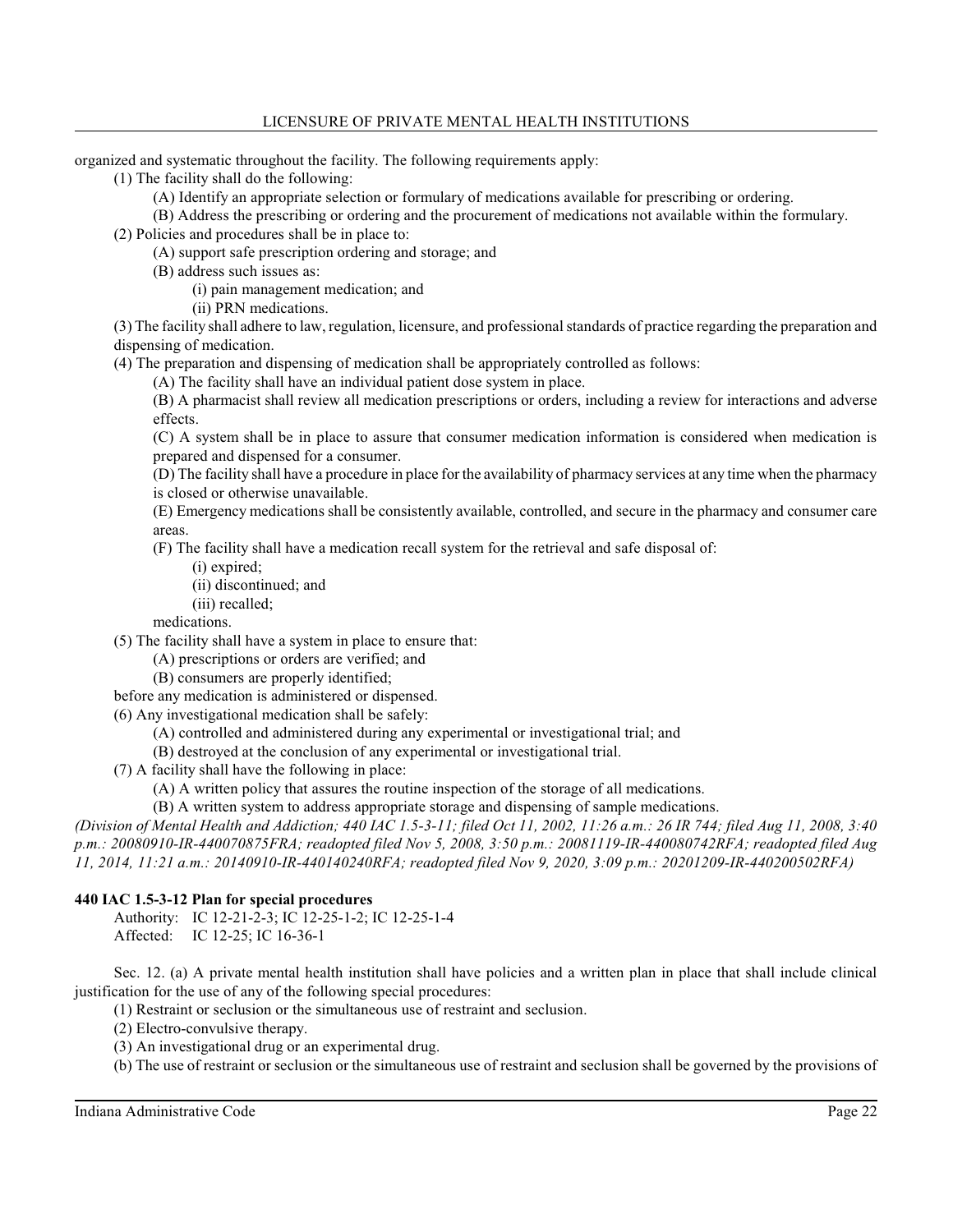section 13 of this rule.

(c) If any procedure listed in subsection (a) is used, the facility shall clearly state the rationale for the use in the consumer's record.

(d) Prior to using electro-convulsive therapy, an investigational drug, or an experimental drug, the facility shall obtain the written informed consent for the use as follows:

(1) From the consumer, if the consumer has the legal capacity to make such decision.

(2) If the consumer does not have the legal capacity to make such decision, from either of the following:

(A) An individual appointed:

(i) by the consumer under IC 16-36-1-7; or

(ii) for the consumer under IC 16-36-1-8.

(B) An individual legally authorized to make such decision for the consumer under IC 16-36-1-5 if clause (A) does not apply.

(e) A consumer with the legal capacity to make such decision or an individual acting on behalf of the consumer under subsection  $(d)(2)$  may withdraw consent at any time.

(f) The facility shall comply with all federal regulations regarding the use of any of the following special procedures:

(1) Restraint or seclusion or the simultaneous use of restraint and seclusion.

(2) Electro-convulsive therapy.

(3) An investigational drug or an experimental drug.

*(Division of Mental Health and Addiction; 440 IAC 1.5-3-12; filed Oct 11, 2002, 11:26 a.m.: 26 IR 744; filed Aug 11, 2008, 3:40 p.m.: 20080910-IR-440070875FRA; readopted filed Nov 5, 2008, 3:50 p.m.: 20081119-IR-440080742RFA; readopted filed Aug 11, 2014, 11:21 a.m.: 20140910-IR-440140240RFA; readopted filed Nov 9, 2020, 3:09 p.m.: 20201209-IR-440200502RFA)*

## **440 IAC 1.5-3-13 Requirements and procedures for the use of restraint or seclusion**

Authority: IC 12-21-2-3; IC 12-25-1-2; IC 12-25-1-4 Affected: IC 12-25

Sec. 13. The following provisions apply to the use of restraint or seclusion:

(1) A private mental health institution shall have a written plan and written policies in place that shall include the clinical justification for the:

(A) use of restraint or seclusion; or

(B) simultaneous use of both restraint and seclusion.

(2) A facility shall not use restraint or seclusion of any form imposed as a means of:

- (A) coercion;
- (B) discipline;
- (C) convenience; or
- (D) retaliation;

by staff. Restraint or seclusion may be imposed only to ensure the immediate physical safety of the consumer, a staff member, or others and must be discontinued at the earliest possible time.

(3) Restraint or seclusion may be used only when less restrictive interventions have been determined to be ineffective to protect the consumer, a staff member, or others from harm.

(4) The type or technique of restraint orseclusion used must be the least restrictive intervention that will be effective to protect the consumer, a staff member, or others from harm.

(5) The use of restraint or seclusion must meet the following requirements:

(A) Be in accordance with a written modification to the consumer's plan of care.

(B) Be implemented in accordance with safe and appropriate restraint and seclusion techniques as determined by the facility's policy and in accordance with state law.

(6) The use of restraint or seclusion must be in accordance with the order of a physician or other LIP who is:

(A) responsible for the care of the consumer; and

(B) authorized to order restraint or seclusion by facility policy and in accordance with state law.

An order shall contain behavioral criteria for the consumer's release from restraint or seclusion.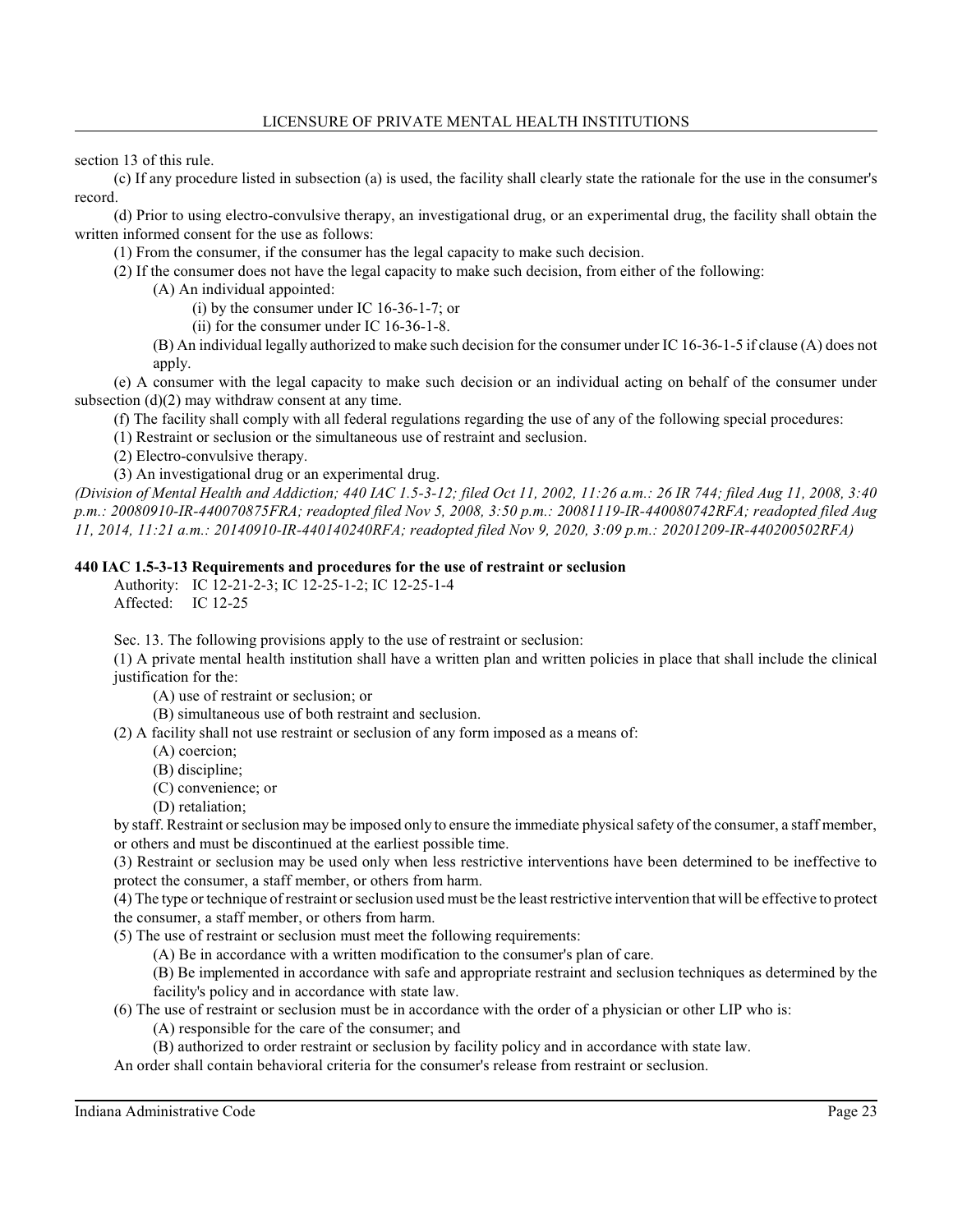## LICENSURE OF PRIVATE MENTAL HEALTH INSTITUTIONS

(7) An order for the use of restraint or seclusion shall not be written:

(A) as a standing order; or

(B) on an as needed basis (PRN).

(8) The attending physician must be consulted as soon as possible after implementation of the restraint or seclusion if that physician did not order the restraint or seclusion.

(9) Each order for restraint or seclusion used for the management of violent or self-destructive behavior that jeopardizes the immediate physical safety of the consumer, a staff member, or others may be renewed only in accordance with the following limits for up to a total of twenty-four (24) hours:

(A) Four (4) hours for adults eighteen (18) years of age or older.

(B) Two (2) hours for children and adolescents nine (9) to seventeen (17) years of age.

(C) One (1) hour for children under nine (9) years of age.

(10) After the twenty-four (24) hour period described in subdivision (9), and before writing a new order for the use of restraint or seclusion for the management of violent or self-destructive behavior, a physician or other LIP, who is:

(A) responsible for the care of the consumer; and

(B) authorized to order restraint or seclusion by facility policy and in accordance with state law;

must see and assess the consumer.

(11) Each order for restraint used to ensure the physical safety of a nonviolent or nonself-destructive consumer may be renewed as authorized by the facility's policy.

(12) Restraint or seclusion must be discontinued at the earliest possible time, regardless of the length of time identified in the order. In particular, the use of restraint or seclusion shall be discontinued when the consumer meets the behavioral criteria specified in the order for restraint or seclusion.

(13) The condition of the consumer who is restrained orsecluded must be monitored by a physician, other LIP, or trained staff that have completed the training criteria specified in subdivision (23) at an interval determined in accordance with the facility's policy.

(14) The facility's policy shall specify the training requirements, including the use of restraint orseclusion, for physicians and other LIPs. At a minimum, physicians and other LIPs authorized to order restraint orseclusion by facility policy in accordance with state law must have a working knowledge of the facility's policy regarding the use of restraint or seclusion.

(15) When restraint or seclusion is used for the management of violent or self-destructive behavior that jeopardizes the immediate physical safety of the consumer, a staff member, or others, the consumer must be seen face-to-face within one (1) hour after the initiation of the intervention as follows:

(A) By either a:

(i) physician or other LIP; or

(ii) registered nurse or physician assistant who has been trained in accordance with the requirements specified in subdivision (23).

(B) For an evaluation of the following:

(i) The consumer's immediate situation.

(ii) The consumer's reaction to the intervention.

(iii) The consumer's medical and behavioral condition.

(iv) The need to continue or terminate the restraint or seclusion.

(16) By written policy, a facility may implement requirements that are more restrictive than the requirements contained in subdivision  $(15)(A)$ .

(17) If the face-to-face evaluation specified in subdivision (15) is conducted by a trained registered nurse or physician assistant, the trained registered nurse or physician assistant must consult the attending physician or other LIP who is responsible for the care of the consumer as soon as possible after the completion of the one (1) hour face-to-face evaluation. (18) Staff must assess and monitor a consumer in restraint or seclusion in accordance with the following requirements:

(A) Except as provided in clause (C), a consumer placed in restraint or seclusion shall be assessed and monitored continuously through a face-to-face observation by an assigned, trained staff member who has been trained in accordance with the requirements of subdivision (23).

(B) If a staff member restrains a consumer by means of physically holding the consumer, another trained staff member shall assess and monitor the restraint continuously through a face-to-face observation.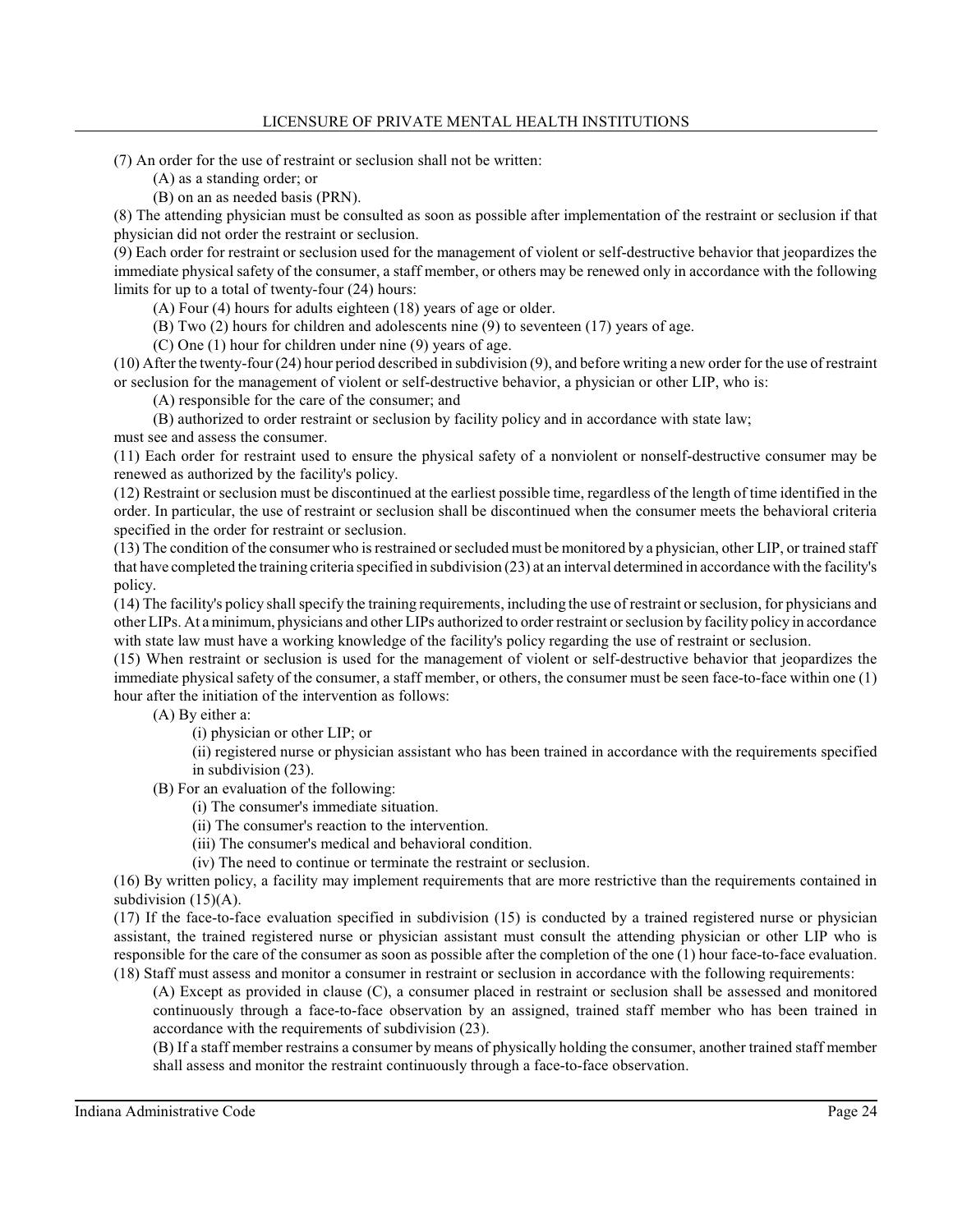## LICENSURE OF PRIVATE MENTAL HEALTH INSTITUTIONS

(C) After the first hour, a consumer placed in seclusion or restraint may be monitored by trained staff using video and audio equipment. However, such monitoring must be in close proximity to the consumer.

(19) All requirements specified under this subdivision are applicable to the simultaneous use of restraint and seclusion. The use of simultaneous restraint and seclusion is permitted only if the consumer is continually monitored by either of the following:

(A) Face-to-face by an assigned, trained staff member.

(B) By trained staff using both video and audio equipment, provided, however, that such monitoring must be in close proximity to the consumer.

(20) The use of restraint or seclusion must be documented in accordance with the following requirements:

(A) When restraint or seclusion is used, the facility shall retain documentation in the consumer's medical record of the following:

(i) The one (1) hour face-to-face medical and behavioral evaluation if restraint or seclusion is used to manage violent orself-destructive behavior that jeopardizesthe immediate physical safety of a consumer, a staff member, or others.

(ii) A description of the consumer's behavior and the intervention used.

(iii) Alternatives or other less restrictive interventions attempted (as applicable).

(iv) The consumer's condition, symptom, or symptoms that warranted the use of restraint or seclusion.

(v) The consumer's response to the intervention or interventions used, including the rationale for the continued use of the intervention.

(B) The consumer's response to the intervention or interventions used shall be documented every fifteen (15) minutes throughout the duration of the restraint or seclusion. The fifteen (15) minute monitoring must include the monitoring of the consumer's physical and psychological condition including, but not limited to:

(i) respiratory and circulatory status;

(ii) skin integrity;

(iii) vital signs; and

(iv) any additional special requirements specified in a facility's written policy for the face-to-face assessment; within one (1) hour after the initiation of seclusion or restraint required in subdivision (15).

(21) After the termination of an incident of the:

(A) use of restraint or seclusion; or

(B) simultaneous use of restraint and seclusion;

facility staff and the consumer shall participate in debriefing about the intervention.

(22) A facility shall collect data regarding each incident of the facility's use of restraint or seclusion in order to monitor and to improve the facility's practices and procedures regarding the use of restraint or seclusion.

(23) Facility staff shall be trained in the safe implementation of restraint or seclusion in accordance with the following requirements:

(A) Staff must be trained and able to demonstrate competency in the application of restraints, implementation of seclusion, monitoring, assessment, and providing care for a consumer in restraint or seclusion at each of the following times:

(i) Before performing any of the actions specified in this section.

(ii) As part of orientation.

(iii) Subsequently on a periodic basis consistent with the facility's policy.

(B) The facility must require appropriate staff to have education and training in, and to demonstrate knowledge regarding, the specific needs of the consumer population in the facility in at least the following:

(i) Techniques to identify staff and consumer behaviors, events, and environmental factors that may trigger circumstances that require the use of a restraint or seclusion.

(ii) The use of nonphysical intervention skills.

(iii) Choosing the least restrictive intervention based on an individualized assessment of the consumer's medical or behavioral status or condition.

(iv) The safe application and use of all types of restraint or seclusion used in the facility, including training in how to recognize and respond to signs of physical and psychological distress, for example, positional asphyxia.